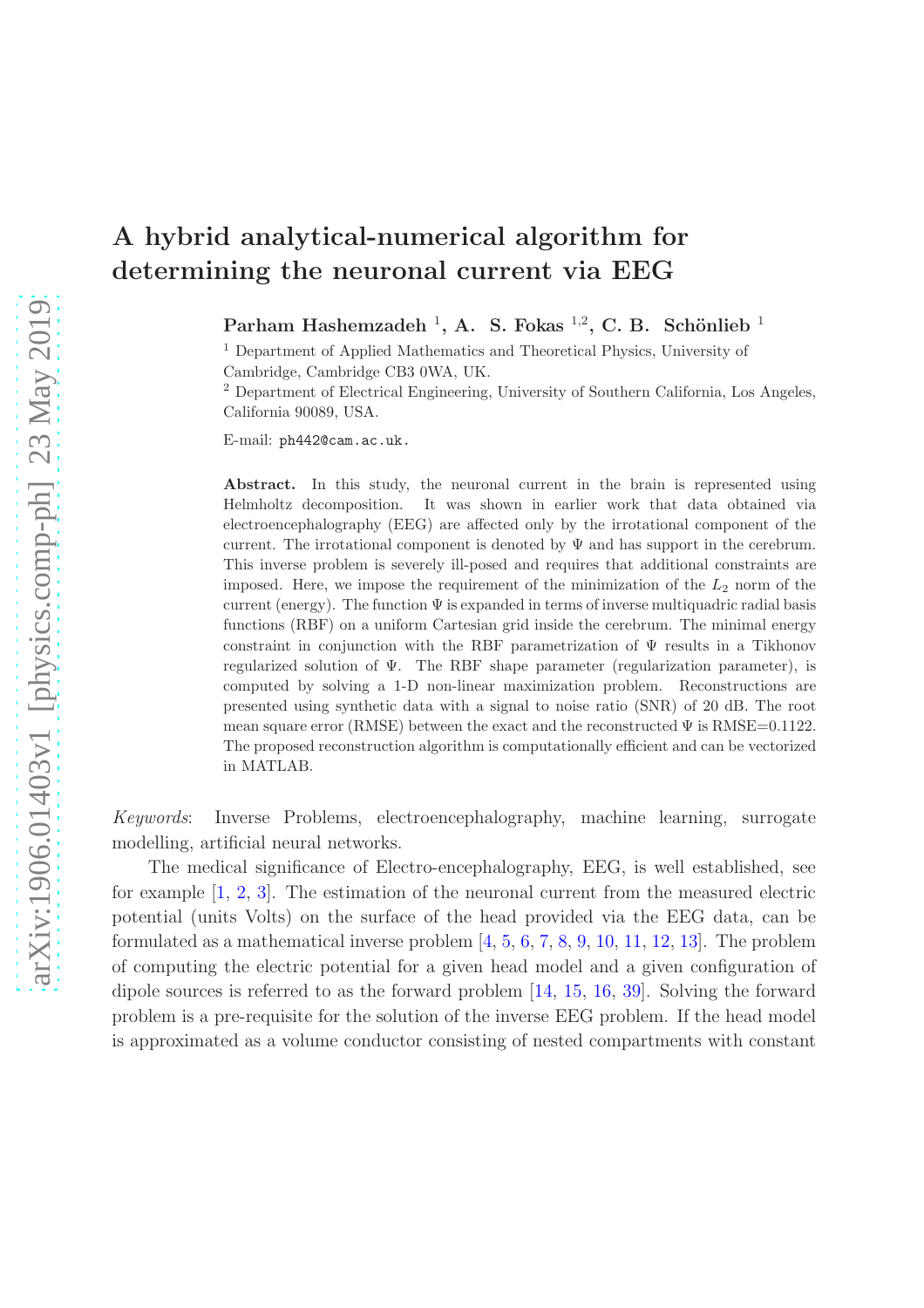conductivities, then the forward problem can be formulated as a set of boundary integral equations  $[14, 15, 16, 17, 39, 41, 42]$  $[14, 15, 16, 17, 39, 41, 42]$  $[14, 15, 16, 17, 39, 41, 42]$  $[14, 15, 16, 17, 39, 41, 42]$  $[14, 15, 16, 17, 39, 41, 42]$  $[14, 15, 16, 17, 39, 41, 42]$  $[14, 15, 16, 17, 39, 41, 42]$  $[14, 15, 16, 17, 39, 41, 42]$  $[14, 15, 16, 17, 39, 41, 42]$  $[14, 15, 16, 17, 39, 41, 42]$  $[14, 15, 16, 17, 39, 41, 42]$  $[14, 15, 16, 17, 39, 41, 42]$ . OpenMEEG  $[16, 17]$  $[16, 17]$  is an accurate boundary element solver (BEM) that solves these boundary integral equations. More precisely, it solves the forward problem for an arbitrary-shaped piecewise homogeneous conductor and a set of dipole sources. In this setting, the standardized low resolution brain electromagnetic tomography (sLORETA) technique [\[8\]](#page-20-7) is known to provide accurate solutions. Other approaches which also use discrete formulations can be found in [\[43,](#page-22-2) [44,](#page-22-3) [45\]](#page-22-4). In contrast to the above important approaches, here the neuronal current is modelled as a continuous vectorial function. This is a more accurate representation of the underlying physics. Our study concetrates on the inverse problem of reconstructing  $\Psi$  from EEG measurements. For solving this inverse problem, we use a result from [\[12\]](#page-20-11) that expresses the electric potential on the scalp (measured via EEG) in terms of an integral over the cortical volume involving the product of the Laplacian of  $\Psi$  and a certain auxiliary function denoted by  $v_s$ ; the latter depends on the geometry of the various compartments and their conductivities but not on the current:

$$
u_s(\mathbf{r}) = -\frac{1}{4\pi} \int_{\Omega_c} \nabla^2_{\boldsymbol{\tau}} \Psi(\boldsymbol{\tau}) v_s(\mathbf{r}, \boldsymbol{\tau}) dV(\boldsymbol{\tau}), \qquad \mathbf{r} \in S_s,
$$
 (1)

where  $u_s(\mathbf{r})$  denotes the electric potential (units Volts) measured on the scalp at position vector r via EEG,  $\Psi(\tau)$  is the unknown scalar function to be reconstructed (irrotational component of the current),  $\Omega_c$  denotes the volume of the cerebrum and  $S_s$  is the surface of the scalp.

The outline of the paper is as follows: the head model considered in this study is discussed in section [1.](#page-1-0) The measurement equation, expressing the electric potential (units Volts) on the scalp in terms of  $\Psi(\tau)$ , and the auxiliary function  $v_s(\tau, \tau)$  is reviewed in section [2.](#page-3-0) The minimum norm framework and the radial basis function (RBF) parametrization of  $\Psi(\tau)$  is derived in section [3.](#page-8-0) Numerical results and reconstructions for the case of a realistic head model are presented in section [4.](#page-12-0) Finally, conclusions are discussed in section [5.](#page-19-0)

# <span id="page-1-0"></span>1. Head Model

The different compartments of the head model are shown in figure [1.](#page-2-0) The bounded domain  $\Omega_c$  represent the cerebrum, which has conductivity  $\sigma_c$ . A shell  $\Omega_f$  with conductivity  $\sigma_f$ , representing the cerebrospinal fluid, surrounds the domain  $\Omega_c$ . The cerebrospinal fluid that is surrounded by the skull is characterized by the domain  $\Omega_b$  with conductivity  $\sigma_b$ . Finally, the skull is surrounded by the scalp that is modelled as a shell  $\Omega_s$  with conductivity  $\sigma_s$ . Notations for the surfaces forming the boundaries of above domains are introduced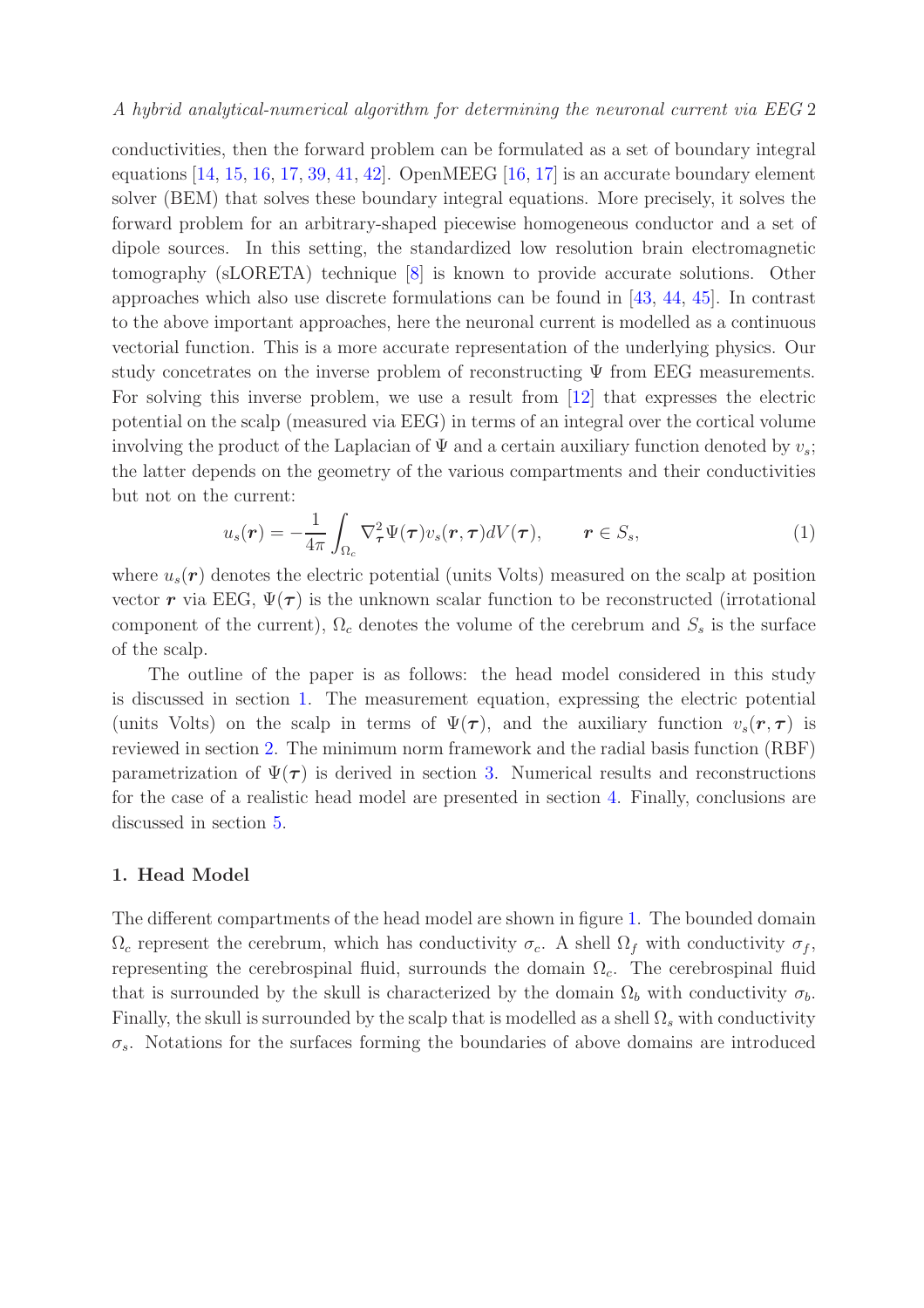in figure [1.](#page-2-0) The domain exterior to the head is denoted by  $\Omega_e$ , and it is assumed that  $\Omega_e$  is not conductive. The permeability of all domains are equal to the permeability  $\mu$  of empty space.

<span id="page-2-0"></span>

Figure 1: The different compartments of the head model.  $\Omega_c$  denotes the cerebrum that is surrounded by three shells  $\Omega_f$ ,  $\Omega_b$ ,  $\Omega_s$ , denoting the cerebrospinal fluid, the skull, and the scalp. Their conductivities are respectively denoted by  $\sigma_c$ ,  $\sigma_f$ ,  $\sigma_b$  and  $\sigma_s$ . The spaces  $\Omega_c$ ,  $\Omega_f$ ,  $\Omega_b$  and  $\Omega_s$  are bounded by the surfaces  $S_c$ ,  $(S_c, S_f)$ ,  $(S_f, S_b)$  and  $(S_b, S_s)$ .

<span id="page-2-1"></span>Table [1](#page-2-1) presents the conductivity values of the head model as documented in [\[47,](#page-22-5) [48,](#page-22-6) [49\]](#page-22-7).

| Domain $\Omega$     | Conductivity $\sigma$ (S/m) |
|---------------------|-----------------------------|
| Cerebrum $\Omega_c$ | 0.33                        |
| CSF $\Omega_f$      | 1.0                         |
| Skull $\Omega_b$    | 0.0042                      |
| Scalp $\Omega_s$    | 0.33                        |

Table 1: The conductivity values for the different compartments of the head model.

The physiology of the head model is accurately characterized by the four layer compartments shown in figure [1,](#page-2-0) and the results derived in [\[12\]](#page-20-11) are valid in the four layer head model. It can be observed from table [1](#page-2-1) that  $\Omega_f$  (CSF), has a higher conductivity than the remaining compartments, but it also has a very small thickness. The detailed analysis of [\[50\]](#page-22-8) shows that the brain-CSF interface has a negligible effect in the analysis.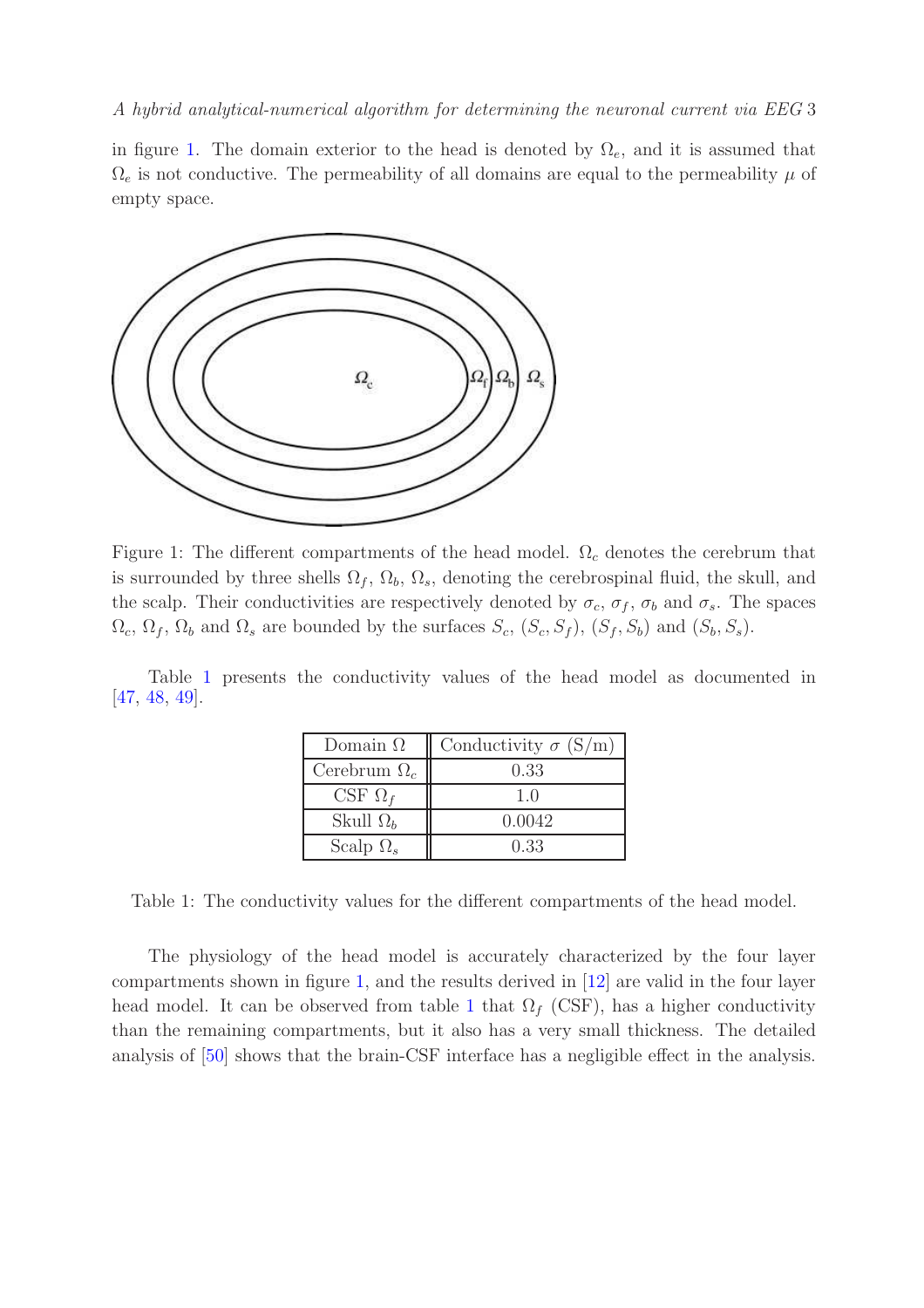For this reason, for our numerical examples we ignore  $\Omega_f$  (CSF) and restrict our analysis to the three layer head model involving the compartments  $\Omega_c, \Omega_b$  and  $\Omega_s$ .

#### <span id="page-3-0"></span>2. The Measurement Equation

Let  $J^p(\tau)$ ,  $\tau \in \Omega_c$ , denote the primary current (neuronal current) which is assumed to be supported within the cerebrum  $\Omega_c$ . Under the assumption that  $J^p(\tau)$  has sufficient smoothness (continuous derivatives), we can employ the Helmholtz decomposition to express  $J<sup>p</sup>$  in terms of its irrotational and solenoidal components:

<span id="page-3-4"></span>
$$
\mathbf{J}^{p}(\tau) = \nabla_{\tau} \Psi(\tau) + \nabla_{\tau} \times \mathbf{A}(\tau), \qquad \tau \in \Omega_c,
$$
\n(2)

where  $\mathbf{A}(\tau)$  characterises the solenoidal component and satisfies the constraint  $\nabla \cdot \mathbf{A}(\tau) =$ 0.  $\Psi(\tau)$  characterises the irrotational component. Under the assumption that  $J^p(\tau)$ vanishes on the cortical surface  $S_c$ , it is shown in [\[12\]](#page-20-11) that the electric potential measured on the scalp,  $S_s$ , is given by

<span id="page-3-1"></span>
$$
u_s(\mathbf{r}) = -\frac{1}{4\pi} \int_{\Omega_c} \nabla^2_{\boldsymbol{\tau}} \Psi(\boldsymbol{\tau}) v_s(\mathbf{r}, \boldsymbol{\tau}) dV(\boldsymbol{\tau}), \qquad \mathbf{r} \in S_s,
$$
 (3)

where the auxiliary function  $v_s(\mathbf{r}, \tau)$  depends on geometry and conductivities but is independent of the current [\[12\]](#page-20-11). It was shown further in [\[13\]](#page-20-12) that equation [\(3\)](#page-3-1) can be expressed in the form of a surface integral :

<span id="page-3-2"></span>
$$
u_s(\boldsymbol{r}) = \frac{1}{4\pi} \int_{S_c} \boldsymbol{n} \cdot \Big[ \Psi(\boldsymbol{\tau}) \nabla_{\boldsymbol{\tau}} v_s(\boldsymbol{r}, \boldsymbol{\tau}) - v_s(\boldsymbol{r}, \boldsymbol{\tau}) \nabla_{\boldsymbol{\tau}} \Psi(\boldsymbol{\tau}) \Big] dS(\boldsymbol{\tau}), \quad \boldsymbol{r} \in S_s.(4)
$$

Thus,  $u_s(\mathbf{r})$  is only affected by the values of  $\Psi$  and of  $\nabla_{\tau}\Psi$  on the surface of  $S_c$ . It is therefore *impossible* to determine the 3-dimensional nature of  $\Psi$  from the knowledge of  $u_s(\mathbf{r})$ . Assuming that  $v_s(\mathbf{r}, \tau)$  can be computed, equation [\(3\)](#page-3-1) provides a relation between  $u_s(\bm{r})$  and  $\nabla^2_{\bm{\tau}} \Psi(\bm{\tau})$ . Similarly, assuming that both  $v_s(\bm{r}, \bm{\tau})$  and  $\bm{n} \cdot \nabla_{\bm{\tau}} v_s(\bm{r}, \bm{\tau})$  can be computed, equation [\(4\)](#page-3-2) provides a relation between  $u_s(\mathbf{r})$ ,  $\Psi(\boldsymbol{\tau})$  and  $\nabla_{\boldsymbol{\tau}} \Psi(\boldsymbol{\tau})$ .

# 2.1. Auxiliary Functions  $v_i(\mathbf{r}, \boldsymbol{\tau})$

It was shown in [\[12\]](#page-20-11) that for a given geometry, the functions  $v_j(\mathbf{r}, \tau)$ ,  $j = c, f, b, s$  are defined via the following boundary value problem:

<span id="page-3-3"></span>
$$
\nabla_{\tau}^{2} v_{c}(\mathbf{r}, \tau) = 0, \quad \mathbf{r} \in \Omega_{c}, \tau \in \Omega_{c},
$$
\n
$$
\frac{\partial}{\partial n} \Big[ \frac{1}{|\mathbf{r} - \tau|} + v_{c}(\mathbf{r}, \tau) \Big] = \sigma_{f} \frac{\partial v_{f}(\mathbf{r}, \tau)}{\partial n}, \quad \mathbf{r} \in S_{c};
$$
\n(5)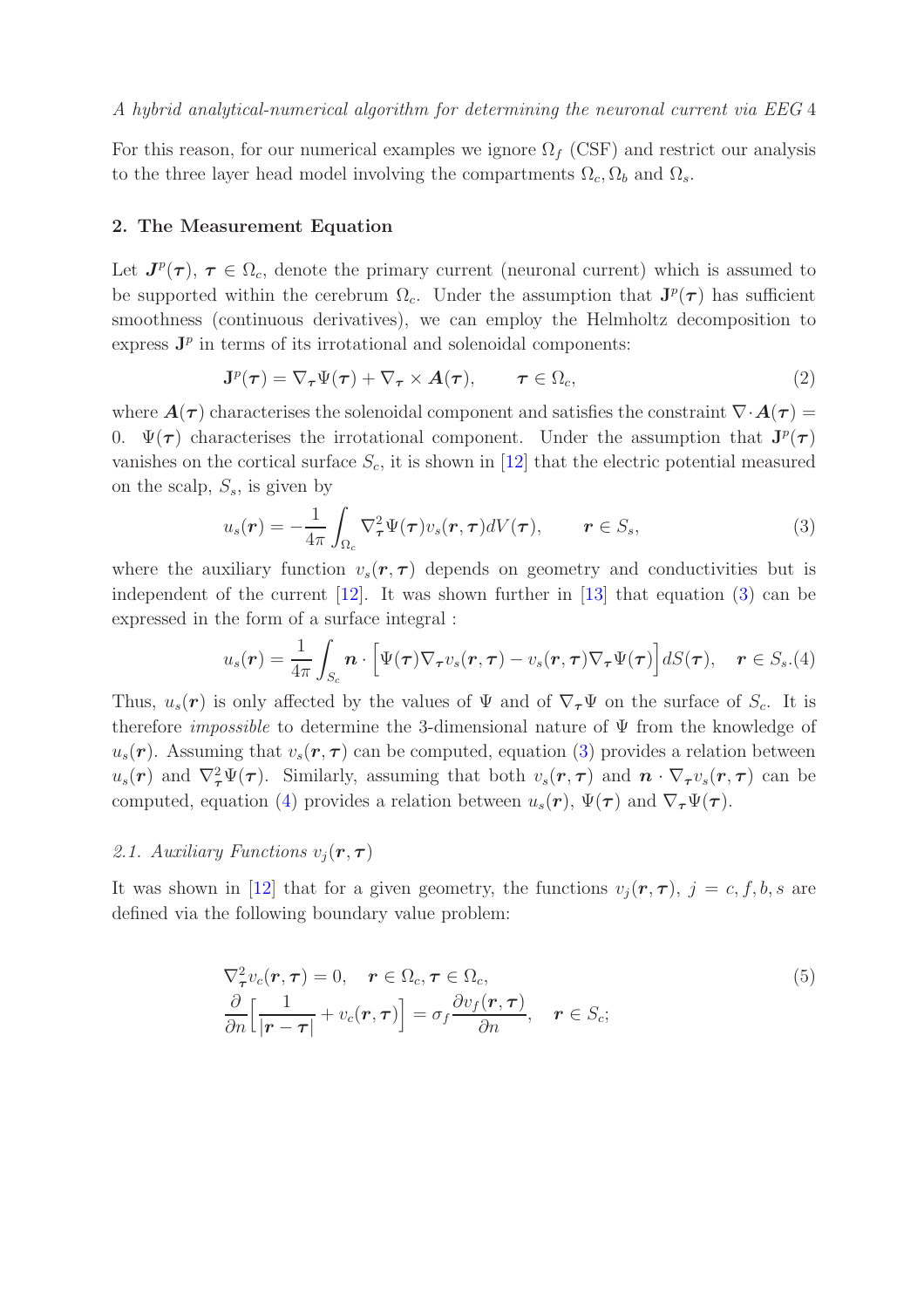$$
\nabla_{\tau}^{2} v_{f}(\mathbf{r}, \tau) = 0, \quad \mathbf{r} \in \Omega_{f}, \tau \in \Omega_{c},
$$
\n
$$
v_{f}(\mathbf{r}, \tau) = \frac{1}{\sigma_{c}} \Big[ \frac{1}{|\mathbf{r} - \tau|} + v_{c}(\mathbf{r}, \tau) \Big], \qquad \mathbf{r} \in S_{c},
$$
\n
$$
\sigma_{f} \frac{\partial v_{f}(\mathbf{r}, \tau)}{\partial n} = \sigma_{b} \frac{\partial v_{b}(\mathbf{r}, \tau)}{\partial n}, \qquad \mathbf{r} \in S_{f}, \tau \in \Omega_{c};
$$
\n(6)

$$
\nabla_{\tau}^{2} v_{b}(\mathbf{r}, \tau) = 0, \quad \mathbf{r} \in \Omega_{b}, \tau \in \Omega_{c},
$$
\n
$$
v_{b}(\mathbf{r}, \tau) = v_{f}(\mathbf{r}, \tau), \quad \mathbf{r} \in S_{f},
$$
\n
$$
\sigma_{b} \frac{\partial v_{b}(\mathbf{r}, \tau)}{\partial n} = \sigma_{s} \frac{\partial v_{s}(\mathbf{r}, \tau)}{\partial n}, \qquad \mathbf{r} \in S_{b}, \tau \in \Omega_{c};
$$
\n(7)

<span id="page-4-0"></span>
$$
\nabla_{\tau}^{2} v_{s}(\mathbf{r}, \tau) = 0, \quad \mathbf{r} \in \Omega_{s}, \tau \in \Omega_{c},
$$
  
\n
$$
v_{s}(\mathbf{r}, \tau) = v_{b}(\mathbf{r}, \tau), \quad \mathbf{r} \in S_{b},
$$
  
\n
$$
\frac{\partial v_{s}(\mathbf{r}, \tau)}{\partial n} = 0, \quad \mathbf{r} \in S_{s}.
$$
\n(8)

Equations [\(5\)](#page-3-3) - [\(8\)](#page-4-0) are *independent* of the current  $J^p(\tau)$  and depend only on the geometry and on the conductivities  $\sigma_c$ ,  $\sigma_b$ ,  $\sigma_f$  and  $\sigma_s$ .

It is shown in [\[12\]](#page-20-11) that the functions  $v_j(r, \tau)$  can be related to the functions  $u_j(r, \tau)$ with unit Volts,  $r \in \Omega_j$ ,  $\tau \in \Omega_c$ ,  $j \in \{c, f, b, s\}$ . These functions are defined in terms of a single dipole with moment  $Q(\tau)$  with unit Coulomb-meter, located at the position vector  $\tau$  via the following equations:

<span id="page-4-1"></span>
$$
\sigma_c \nabla_{\tau}^2 u_c(\mathbf{r}, \tau) = \nabla_{\tau} \cdot \mathbf{Q} \delta(\mathbf{r} - \tau), \quad \mathbf{r} \in \Omega_c, \n\sigma_c \frac{\partial u_c(\mathbf{r}, \tau)}{\partial n} = \sigma_f \frac{\partial u_f(\mathbf{r}, \tau)}{\partial n}, \quad \mathbf{r} \in S_c;
$$
\n(9)

$$
\nabla_{\tau}^{2} u_{f}(\mathbf{r}, \tau) = 0, \quad \mathbf{r} \in \Omega_{f},
$$
\n
$$
u_{f}(\mathbf{r}, \tau) = u_{c}(\mathbf{r}, \tau), \quad \mathbf{r} \in S_{c},
$$
\n
$$
\sigma_{f} \frac{\partial u_{f}(\mathbf{r}, \tau)}{\partial n} = \sigma_{b} \frac{\partial u_{b}(\mathbf{r}, \tau)}{\partial n}, \quad \mathbf{r} \in S_{f};
$$
\n
$$
\nabla_{\tau}^{2} u_{b}(\mathbf{r}, \tau) = 0, \quad \mathbf{r} \in \Omega_{b},
$$
\n
$$
u_{b}(\mathbf{r}, \tau) = u_{f}(\mathbf{r}, \tau), \quad \mathbf{r} \in S_{f},
$$
\n
$$
\frac{\partial u_{b}(\mathbf{r}, \tau)}{\partial n} = \sigma_{s} \frac{\partial u_{s}(\mathbf{r}, \tau)}{\partial n}, \quad \mathbf{r} \in S_{b};
$$
\n(11)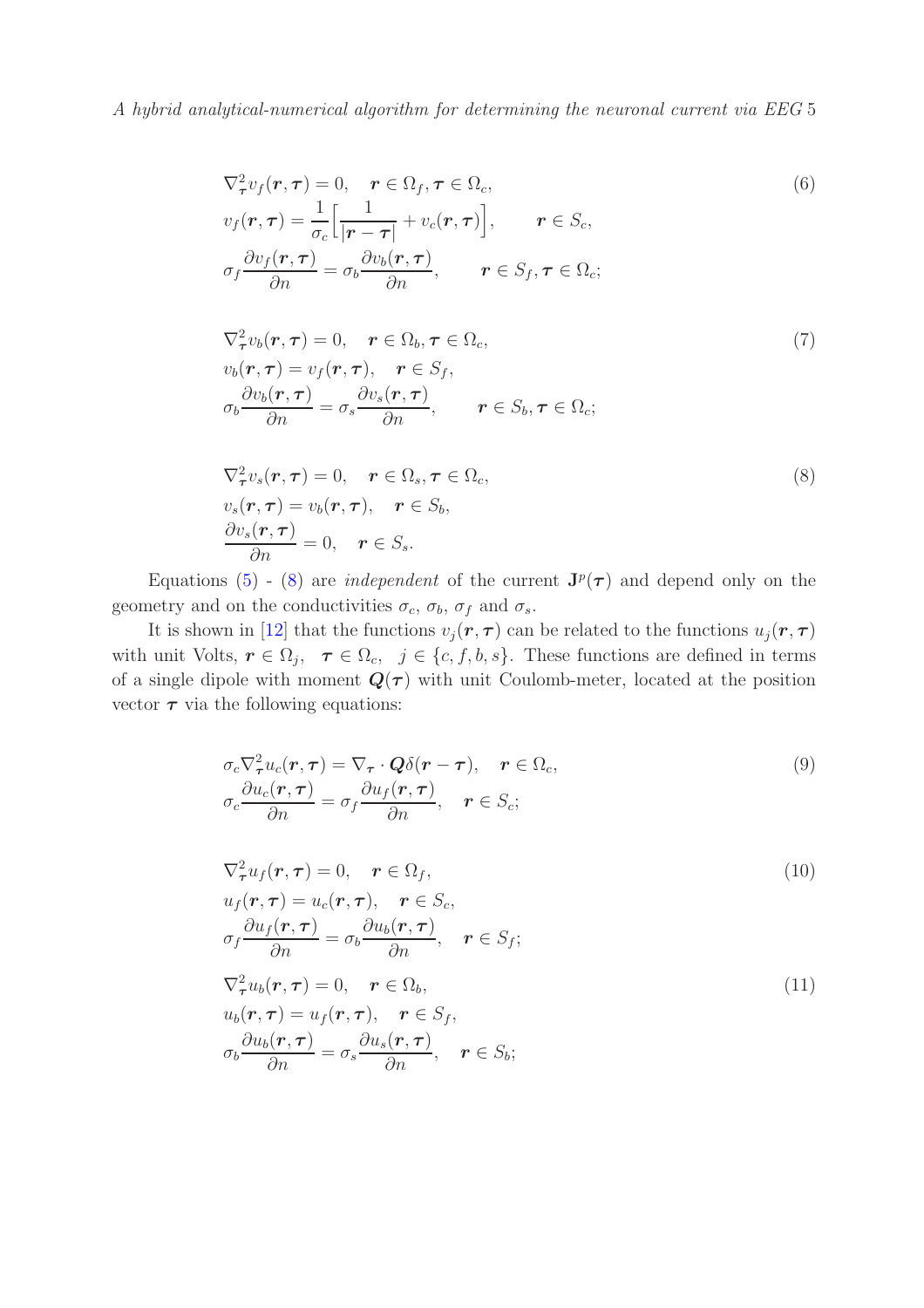<span id="page-5-1"></span>
$$
\nabla^2_{\tau} u_s(\boldsymbol{r}, \boldsymbol{\tau}) = 0, \quad \boldsymbol{r} \in \Omega_s,
$$
\n(12)

$$
u_s(\mathbf{r}, \boldsymbol{\tau}) = u_b(\mathbf{r}, \boldsymbol{\tau}), \quad \mathbf{r} \in S_b, \frac{\partial u_s(\mathbf{r}, \boldsymbol{\tau})}{\partial n} = 0, \quad \mathbf{r} \in S_s.
$$

The functions  $u_j$  and  $v_j$  are related by the equation

$$
u_j(\mathbf{r}, \boldsymbol{\tau}) = \frac{1}{4\pi} \mathbf{Q}(\boldsymbol{\tau}) \cdot \nabla_{\boldsymbol{\tau}} v_j(\mathbf{r}, \boldsymbol{\tau}),
$$
  
\n
$$
j \in \{f, b, s\}, \mathbf{r} \in \Omega_j, \boldsymbol{\tau} \in \Omega_c.
$$
\n(13)

It was shown in [\[10,](#page-20-9) [11,](#page-20-10) [12\]](#page-20-11) that for the the particular case of the spherical head model,  $v_s(\mathbf{r}, \boldsymbol{\tau})$  is given by

<span id="page-5-0"></span>
$$
v_s(\mathbf{r}, \boldsymbol{\tau}) = \sum_{n=1}^{\infty} H_n \frac{2n+1}{4\pi} \frac{\tau^n}{r^{n+1}} P_n(\hat{\boldsymbol{\tau}} \cdot \hat{\boldsymbol{r}}), \tag{14}
$$

where the coefficients  $H_n$  depend only on the conductivities and the geometry and do not depend on the neuronal current. Equation [\(14\)](#page-5-0) shows that the auxiliary function  $v_s(\mathbf{r}, \tau)$ depends on the three variables  $(\tau, r, \hat{\mathbf{r}} \cdot \hat{\boldsymbol{\tau}})$ . It is worth noting that in the particular case of the spherical head model,  $v_s(\mathbf{r}, \mathbf{0}) = 0$ .

In the case of a realistic head model, OpenMEEG [\[16\]](#page-20-15) accurately solves the boundary value problem described by equations  $(9)-(12)$  $(9)-(12)$  but not equations  $(5)-(8)$  $(5)-(8)$ . However, we can employ the fundamental theorem of line integrals to approximate  $v_s(\mathbf{r}, \tau)$  from solutions of  $u_s(\mathbf{r}, \boldsymbol{\tau}) = \frac{1}{4\pi} \mathbf{Q} \cdot \nabla_{\boldsymbol{\tau}} v_s(\mathbf{r}, \boldsymbol{\tau})$  computed by OpenMEEG.

For completeness, we recall the fundamental theorem of line integrals. Suppose that C is a smooth curve given by  $\underline{\mathbf{r}}(t)$ ,  $a \le t \le b$  and let  $f(\underline{\mathbf{r}}(t))$  be a function whose gradient  $\nabla f(\mathbf{r}(t))$  is continuous on C. Then,

<span id="page-5-2"></span>
$$
f(\underline{\mathbf{r}}(b)) - f(\underline{\mathbf{r}}(a)) = \int_C \nabla f(\underline{\mathbf{r}}(t)) \cdot d\underline{\mathbf{r}}(t),
$$
\n(15)

where  $\underline{\mathbf{r}}(a)$  and  $\underline{\mathbf{r}}(b)$  represent the initial and final points on C, respectively (the above theorem holds in any number of dimensions).

If we let  $f = v_s(\mathbf{r}, \boldsymbol{\tau})$  and  $\underline{\mathbf{r}}(t) = \hat{\boldsymbol{\tau}} t$ ,  $0 \le t \le \tau$  in equation [\(15\)](#page-5-2), then we find

<span id="page-5-3"></span>
$$
v_s(\mathbf{r}, \boldsymbol{\tau}) - v_s(\mathbf{r}, \mathbf{0}) = 4\pi \int_0^{\tau} u_s(\mathbf{r}, t\hat{\boldsymbol{\tau}}, \hat{\boldsymbol{\tau}}) dt,
$$
\n(16)

where  $v_s(\mathbf{r}, \mathbf{0})$  is a constant and  $4\pi u_s(\mathbf{r}, \tau, \hat{\tau}) = \hat{\tau} \cdot \nabla_{\tau} v_s(\mathbf{r}, \tau)$ . It is straightforward to compute numerically the one-dimensional integral of equation [\(16\)](#page-5-3). In the case of the spherical head model,  $v_s(\mathbf{r}, \mathbf{0}) = 0$  (see equation [\(14\)](#page-5-0)). If the centroid of the brain mesh of a realistic head model is denoted by c, then  $v_s(\mathbf{r}, \mathbf{c})$  is an additive constant and has no effect on the inversion formulas of equations [\(3\)](#page-3-1) and [\(4\)](#page-3-2). If we estimate  $\bf{c}$ from the triangulated surface mesh of the brain by fitting a sphere to its nodes, then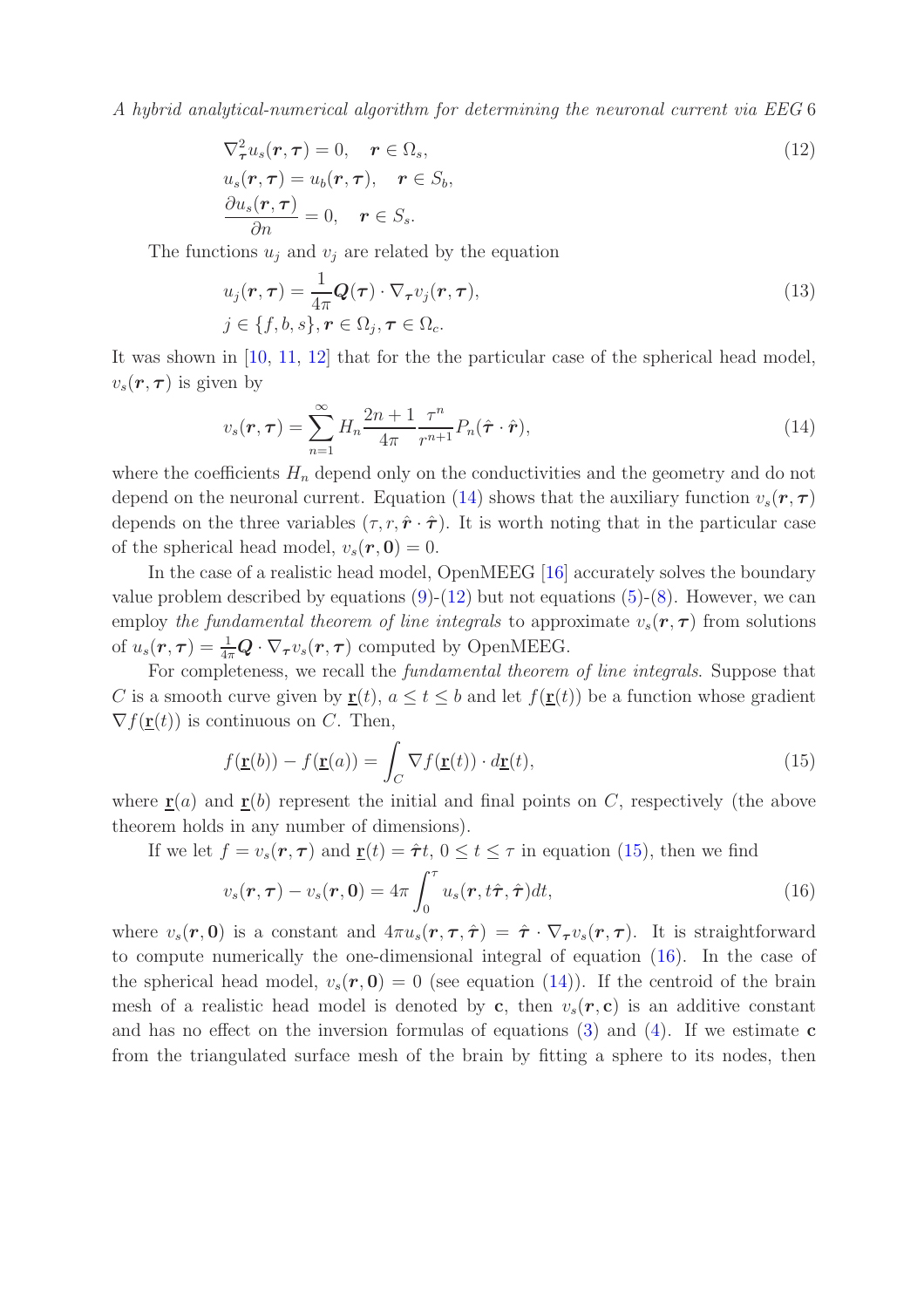a reasonable assumption is  $v_s(\mathbf{r}, \mathbf{c}) \approx 0$ . The line integral of equation [\(16\)](#page-5-3) has to be computed numerically.

The accuracy of reconstructing  $\Psi(\tau)$  using the volume integral of equation [\(3\)](#page-3-1) is dependent on  $v_s(\mathbf{r}, \tau)$ . One approach is to employ a large number of sources  $\mathbf{Q}(\tau)$ , to generate the required data set  $u_s(\mathbf{r}, \tau, \hat{\tau})$  and to approximate the line integral of equation [\(16\)](#page-5-3), using a simplified integration method. However, this approach might be computationally expensive and requires certain level of memory management. Furthermore, it is also well known that sources placed too close to the surface of cerebrum  $S_c$ , can result in large numerical errors in  $u_s(\mathbf{r}, \tau, \hat{\tau})$ , see [\[16,](#page-20-15) [17\]](#page-20-16). This in turn, will introduce errors in the upper limits of the line integral of equation [\(16\)](#page-5-3). A computationally tractable alternative, that can mitigate these errors involves a carefully constructed regression model of  $u_s(\mathbf{r}, \tau, \hat{\boldsymbol{\tau}})$  using data generated via OpenMEEG. The details of this construction are discussed in section [2.2.](#page-6-0)

# <span id="page-6-0"></span>2.2. Regression Model of  $u_s(\mathbf{r}, \boldsymbol{\tau}, \hat{\boldsymbol{\tau}})$  For A Realistic Head Model

Regression models constructed using data generated by PDE solvers are referred to as surrogate models [\[18,](#page-20-17) [19,](#page-20-18) [20,](#page-20-19) [21,](#page-21-1) [22,](#page-21-2) [23\]](#page-21-3). They are essentially machine learning models, that approximate a mapping between a set of inputs and outputs of a simulation. Suppose we are given a finite sample pairs of data,  $(\mathbf{x}_n, \mathbf{y}_n)_{n=1}^N$  (the training data), where  $\mathbf{x} \in \mathbb{R}^{d_{in}}$ and  $y \in \mathbb{R}^{d_{out}}$ . These pairs of data represent the inputs and outputs of a computationally expensive simulation model  $\mathbf{y} = f(\mathbf{x})$ . Our goal is to construct a function  $\hat{f} : \mathbb{R}^{d_{in}} \to \mathbb{R}^{d_{out}},$ which is as close as possible to the true function f. In this study, function  $f = u_s(\mathbf{r}, t\hat{\boldsymbol{\tau}}, \hat{\boldsymbol{\tau}})$ on the right hand side of equation  $(16)$ . A vital step in constructing an accurate surrogate model is the correct identification of the inputs to the model. In this connection we use our insight from the analysis of the spherical head model: equation [\(14\)](#page-5-0) shows that  $v_s(\mathbf{r}, \tau)$  is a function of r, which is the radial distance from the center of the coordinate system to the sensor position of  $\tau$ , which is the radial distance from the center of the coordinate system to the source position vector, and of  $(\hat{r} \cdot \hat{\tau})$ , which is the cosine of the angle between the source and observation unit vectors. Thus, the necessary inputs to the surrogate model are  $(r, \tau, \hat{\mathbf{r}} \cdot \hat{\boldsymbol{\tau}})$ . An accurate learning of the function  $u_s(\mathbf{r}, t\hat{\boldsymbol{\tau}}, \hat{\boldsymbol{\tau}})$  depends on a dense sampling of the inputs  $(r, \tau, \hat{\mathbf{r}} \cdot \hat{\boldsymbol{\tau}}) \in [r_{min}, r_{max}] \times [\tau_{min}, \tau_{max}] \times [-1, 1]$ . The position vectors of the observation points and source points from the centroid  $\bf{c}$  of the brain are denoted by  $\bf{r}$ and  $\tau$  respectively. The position vectors of the nodes of the brain with respect to  $(0,0,0)$ are denoted by  $\{x_j \in \mathbb{R}^3 : 1 \le j \le V_b\}$ ; similarly the position vectors of the nodes of the scalp are denoted by  $\{y_j \in \mathbb{R}^3 : 1 \le j \le V_s\}$ . Recall that OpenMEEG solves the boundary value problem described by equations [\(9\)](#page-4-1)-[\(12\)](#page-5-1). For any source-observation pair  $(\tau, r)$ , OpenMEEG employs a current dipole source with moment  $Q(\tau)$  Coulomb-meter.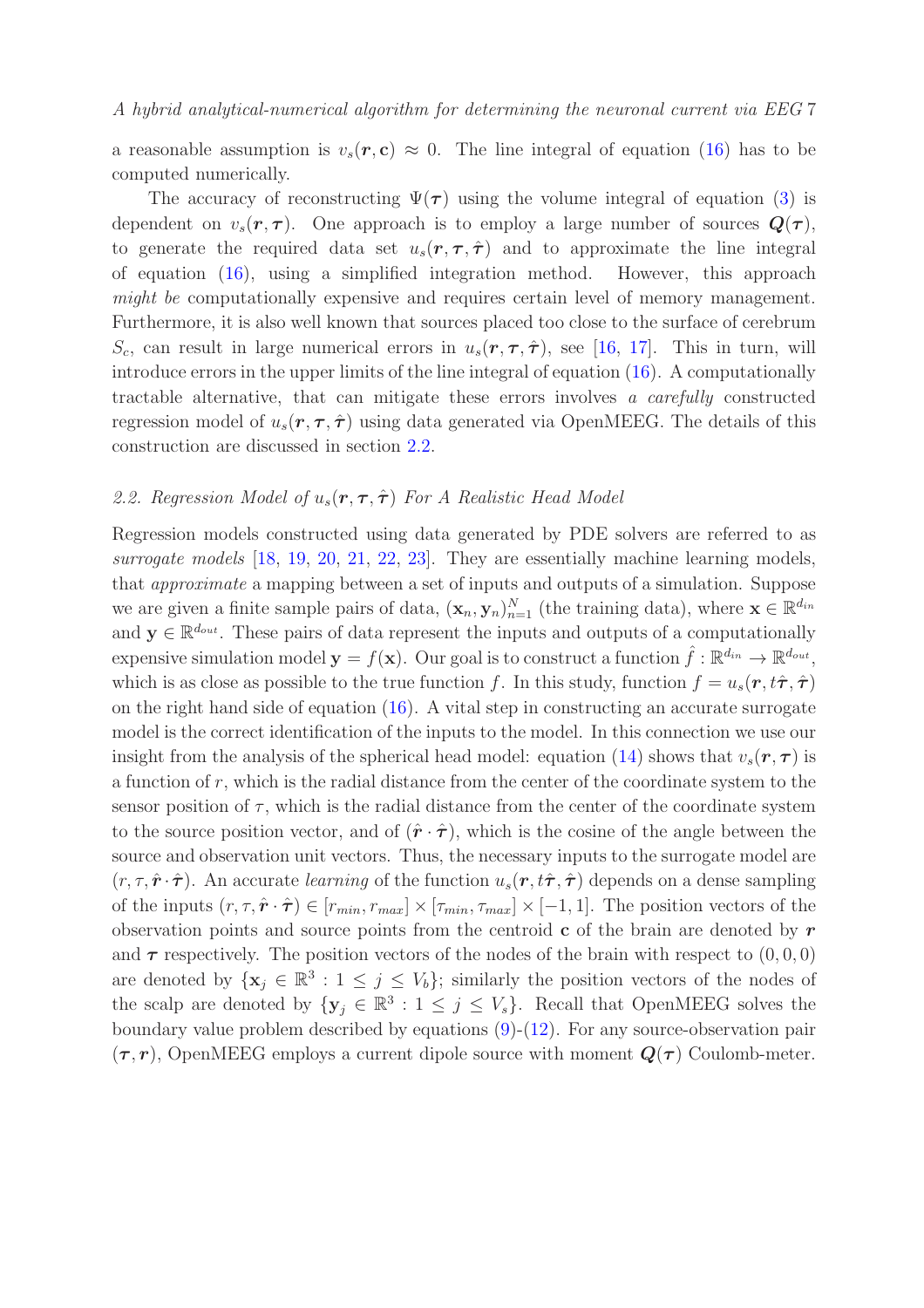This solution, which has units Volts, will be denoted by  $u_s(\mathbf{r}, \tau, \mathbf{Q}(\tau))$ . The steps needed for generating the data points required for constructing the surrogate model are given below:

Algorithm : Steps for generating the data set  $u_s(\mathbf{r}, \tau, \mathbf{Q}(\tau))$ 

(1) Fit a sphere or an ellipsoid to the realistic head model to estimate the centroid (centre). The position vector of this centroid is be denoted by c.

(2) Translate the coordinate system from  $(0, 0, 0)$ , i.e,  $\forall j$ , let  $\tau_j = \mathbf{x}_j - \mathbf{c}$ ,  $\mathbf{r}_j = \mathbf{y}_j - \mathbf{c}$ .

(3) For all the nodes of the brain mesh, compute  $\hat{\tau}_j := \frac{\tau_j}{|\tau_j|}$  $\frac{\tau_j}{|\tau_j|}$ . This is needed to define radially oriented sources.

(4) Find the minimum and maximum distance of the scalp nodes from the centroid c, i.e.,  $r_{\min} = \min\{|\mathbf{r}_j| : 1 \le j \le V_s\}$ ,  $r_{\max} = \max\{|\mathbf{r}_j| : 1 \le j \le V_s\}$ .

(5) Select M nodes on the scalp (observation vectors)  $r_k$  in the interval  $r \in [r_{\min}, r_{\max}]$ . (6) It is well known that sources placed too close to the surface of cerebrum  $S_c$ , can result in inaccuracies in the numerical computation [\[16,](#page-20-15) [17\]](#page-20-16). Choose  $V<sub>b</sub>$  position vectors 3 millimetres from each node of the brain mesh as source position vectors  $\{\boldsymbol{\tau}_j^s:=\boldsymbol{\tau}_j-0.003\hat{\boldsymbol{\tau}}_j: j\le V_b\}$  and set the corresponding dipole moment for every node as  $\bm{Q}(\bm{\tau}_j) = \hat{\bm{\tau}}_j$  to compute the corresponding electric potential,  $\{u(\bm{r}_i, \bm{\tau}_j^s, \hat{\bm{\tau}}_j) : i \leq M, j \leq n\}$  $V_b$ .

(7) Add  $V_b$  sources at the centroid c, with the dipole moment  $Q(c) = \hat{\tau}_j$ , to compute  $\{u(\boldsymbol{r}_i,\mathbf{c},\hat{\boldsymbol{\tau}}_j): i\leq M, j\leq V_b\}.$ 

(8) Add  $V_b$  sources at the position vectors  $\frac{\tau_j}{2}\hat{\tau}_j$  with dipole moments  $Q(\frac{\tau_j}{2})$  $(\frac{\mathsf{r}_j}{2}) = \hat{\boldsymbol{\tau}}_j, \; \text{to}$ compute  $\{u(\mathbf{r}_i, \frac{\boldsymbol{\tau}_j}{2})\}$  $\left(\frac{\tau_j}{2},\hat{\tau}_j\right)$ :  $i\leq M, j\leq V_b$ .

The above steps will result in a total of  $M \times 3V_b$  data points. For the purpose of constructing the surrogate model it is convenient to organize the data as a matrix  $\mathbf{d} \in \mathbb{R}^{3V_b M \times 4}$ . The first three columns  $(r, \tau, \hat{\tau} \cdot \hat{r})$  feature as inputs and the last column (electric potential) is the output.

We employ the commercial software package pSeven by datadvance [\[26\]](#page-21-4) to construct the regression model (machine learning model). A discussion of the features of pSeven and its comparison to open source software is presented in [\[25\]](#page-21-5).

A detailed and thorough investigation of machine-learning models (surrogate models) for the forward problem associated with EEG is outside the scope of this paper. It is work in progress and will be published elsewhere. It is noted that pSeven has a smart selection option for scanning through a set of algorithms to select the best model amongst the set. It performs for each training set a numerical optimization of the technique as well as its parameters [\[27,](#page-21-6) [28\]](#page-21-7) by minimizing the cross-validation error, see [\[25\]](#page-21-5). Among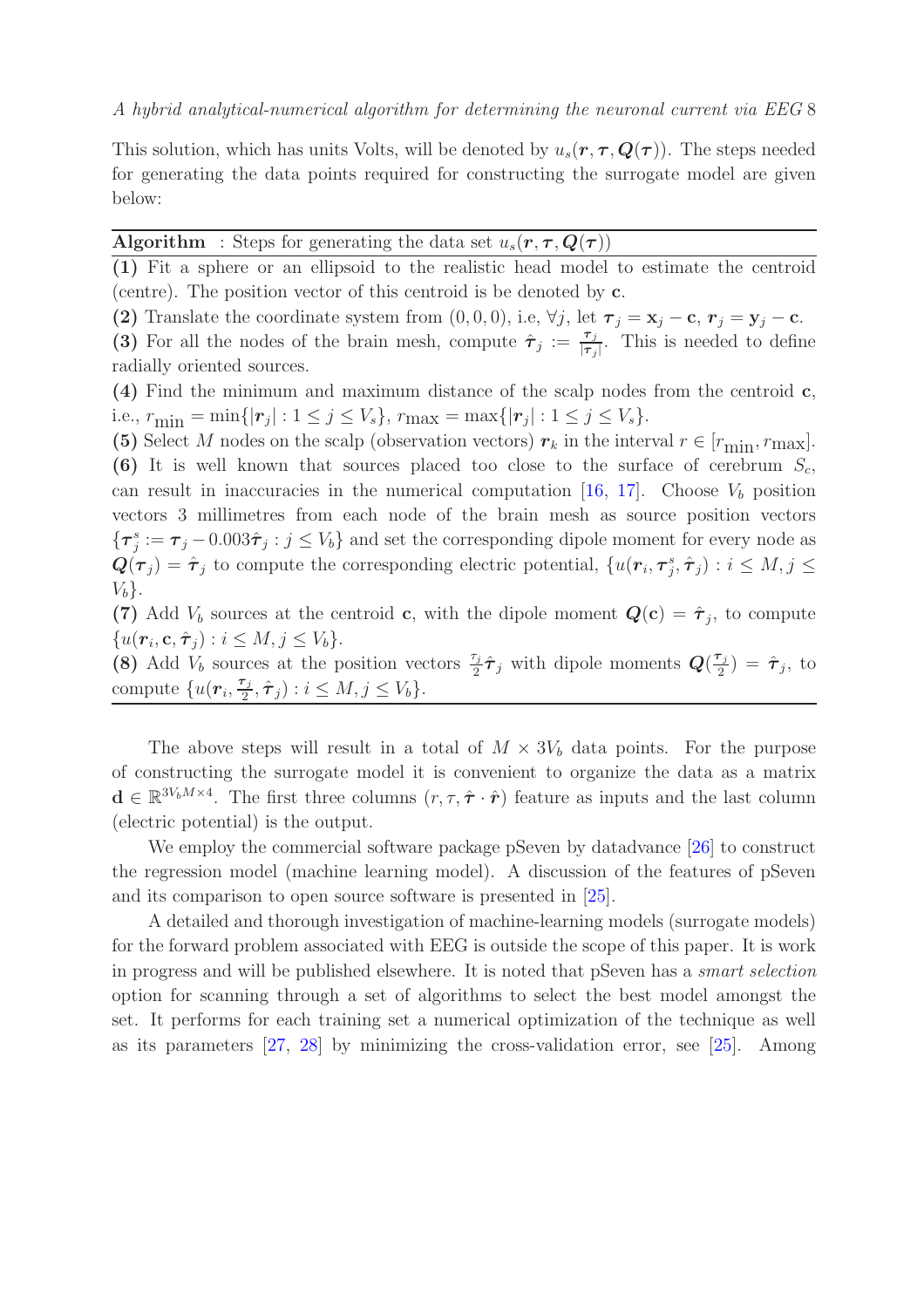the algorithms scanned by pSeven are the following: ridge regression [\[29\]](#page-21-8), stepwise regression [\[30\]](#page-21-9), elastic net [\[31\]](#page-21-10), Gaussian processes [\[32\]](#page-21-11), sparse Gaussian processes [\[33,](#page-21-12) [34\]](#page-21-13), High Dimensional Approximation (HDA) [\[25,](#page-21-5) [35\]](#page-21-14), and High dimensional approximation combined with Gaussian processes (HDAGP) (this technique is related to artificial neural networks and, more specifically, to the two-layer perceptron with a non-linear activation function[\[35\]](#page-21-14)). Two desirable features of pSeven are: (i) all data manipulation is done via graphical user interface (GUI) and (ii) it can export the constructed surrogate model as a stand alone function in a number of scientific computing languages, including Matlab, C source for MEX, C source for stand alone program, C header for library, C source for library, functional mock-up interface (FMU) for Co-simulation 1.0 and executable.

#### <span id="page-8-0"></span>3. Minimization and a Numerical Solution of The Inverse Problem

It is clear from equations [\(3\)](#page-3-1) and [\(4\)](#page-3-2) that the only component of the neuronal current  $J^p(\tau)$  that affects EEG data is  $\Psi(\tau)$ . However, as stated earlier, even this scalar function can not be computed uniquely, unless one imposes an appropriate constraint. It was shown in [\[5,](#page-20-4) [37\]](#page-21-15) that for a spherical conductor the  $L_2$  norm of  $\mathbf{J}^p(\tau)$  (minimal energy) yields a unique solution. Here, these results are generalized to the case of a realistic head model. Let us define the functional  $E$  (energy) by

$$
E = \int_{\Omega_c} |\mathbf{J}^p|^2 dV(\boldsymbol{\tau}).\tag{17}
$$

Using equation  $(2)$  we find that

$$
|\mathbf{J}^p|^2 = (\nabla \Psi + \nabla \times \mathbf{A}) \cdot (\nabla \Psi + \nabla \times \mathbf{A}).
$$
  
=  $|\nabla \Psi|^2 + |\nabla \times \mathbf{A}|^2 + 2\nabla \Psi \cdot \nabla \times \mathbf{A}.$  (18)

Hence,

$$
E = \int_{\Omega_c} \left( |\nabla \Psi|^2 + |\nabla \times \mathbf{A}|^2 + 2\nabla \Psi \cdot \nabla \times \mathbf{A} \right) dV(\tau).
$$
 (19)

However, it is shown in proposition 1 and lemma 1 of [\[36\]](#page-21-16) that

$$
\int_{\Omega_c} \nabla \Psi(\tau) \cdot \nabla \times \mathbf{A}(\tau) dV(\tau) = 0.
$$
\n(20)

Thus,

<span id="page-8-1"></span>
$$
E = \int_{\Omega_c} \left( |\nabla \Psi|^2 + |\nabla \times \mathbf{A}|^2 \right) dV(\tau). \tag{21}
$$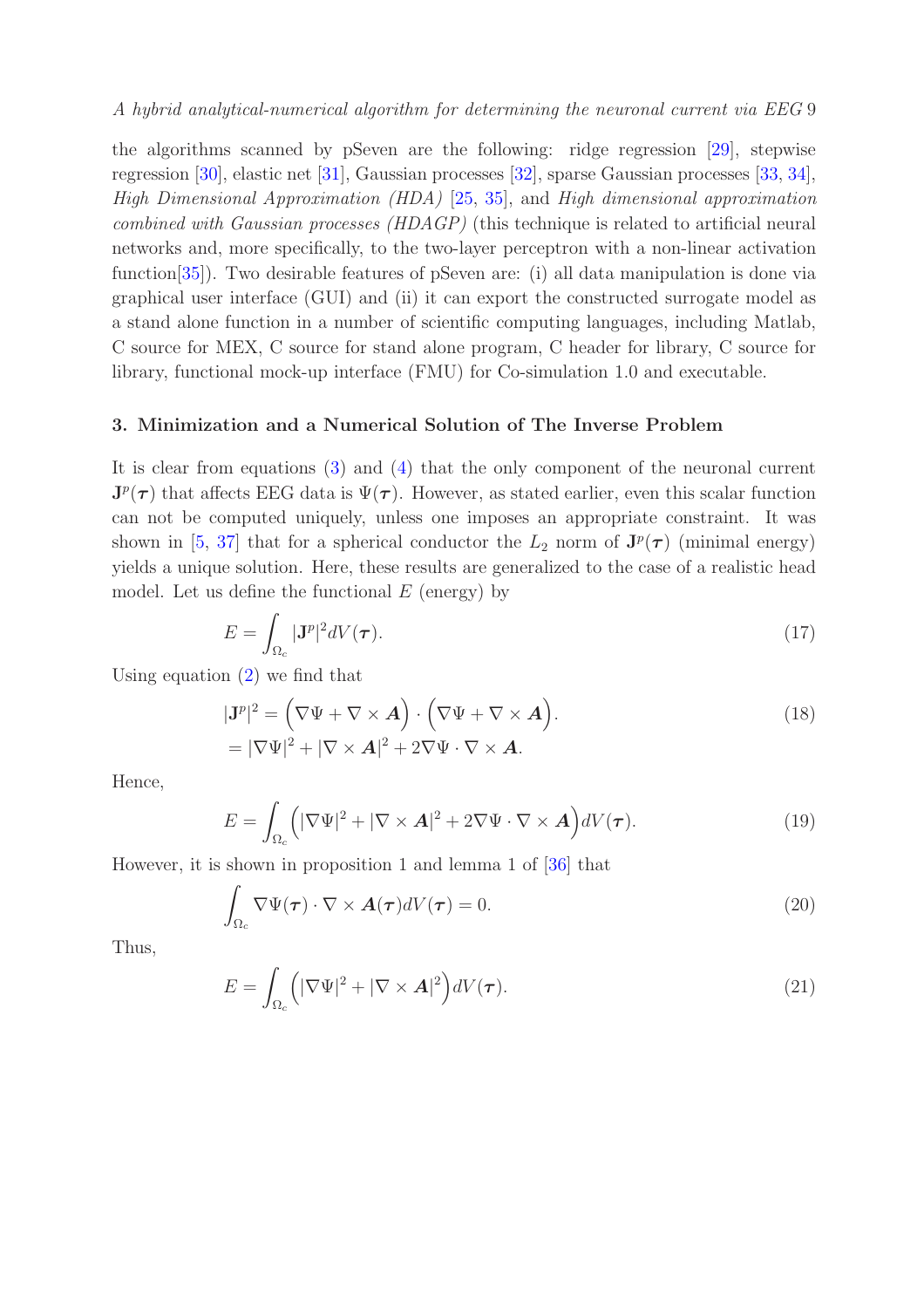Taking into consideration that  $u_s$  does not depend on  $\boldsymbol{A}$  and that the second term of the right hand side of the above equation is positive, it follows that the minimization of [\(21\)](#page-8-1) is equivalent to minimizing

$$
\int_{\Omega_c} |\nabla \Psi|^2 dV(\tau).
$$

Thus, we have the following constrained minimization problem

<span id="page-9-0"></span>
$$
\min_{\Psi(\tau)} \int_{\Omega_c} |\nabla \Psi(\tau)|^2 dV(\tau) \tag{22}
$$
\n
$$
\text{s.t.} \qquad u_s(\mathbf{r}) = -\frac{1}{4\pi} \int_{\Omega_c} \nabla^2_\tau \Psi(\tau) v_s(\mathbf{r}, \tau) dV(\tau), \qquad \mathbf{r} \in S_s,
$$

The requirement of the minimum norm of  $\nabla \Psi(\tau)$  is a well documented choice of regularization, known as Tikhonov regularization [\[4,](#page-20-3) [29\]](#page-21-8). It forces the estimate  $\Psi \in$  $\mathbb{H}^1(\Omega_c)$ . The continuum form of the constrained optimization problem given by [\(22\)](#page-9-0) does not take into account the impact of measurement noise on data  $u_s(\mathbf{r})$ . However, additive measurement noise is modelled in section [3.1.](#page-9-1)

#### <span id="page-9-1"></span>3.1. Expansion of  $\Psi(\tau)$  Using Radial Basis Functions

For the numerical minimization of the constrained optimization problem given in [\(22\)](#page-9-0), radial basis functions (RBF) [\[46\]](#page-22-9) are employed. We consider an EEG electrode cap with M electrodes and discretize the domain  $\Omega_c$  using N cubic voxels. The function  $\Psi(\tau)$  is expanded using inverse multiquadric RBFs [\[46\]](#page-22-9), namely

<span id="page-9-3"></span>
$$
\Psi(\tau) = \sum_{j=1}^{N} \lambda_j \phi(||\tau - \tau_j||), \qquad (23)
$$

where  $\{\tau_i \in \Omega_c, 1 \leq j \leq N\}$  are the position vectors of the centre of each voxel, and  $\{\lambda_j : 1 \le j \le N\}$  denote the RBF coefficients. The inverse multiquadric basis function  $\phi(||\boldsymbol{\tau} - \boldsymbol{\tau}_i||)$  is defined by

<span id="page-9-2"></span>
$$
\phi(\Vert \boldsymbol{\tau} - \boldsymbol{\tau}_j \Vert) := \frac{1}{\sqrt{\alpha^2 + \Vert \boldsymbol{\tau} - \boldsymbol{\tau}_j \Vert^2}}.
$$
\n(24)

The coefficient  $\alpha$  in equation [\(24\)](#page-9-2) is referred to as the *shape parameter* and needs to be estimated from appropriate data. In this study we propose a robust non-linear least squares strategy for estimating  $\alpha$  from a data set  $\{u(\mathbf{r}_i) : 1 \leq j \leq M\}$  generated by a known  $\Psi(\tau)$  which has support in  $\Omega_c$ . In this setting, a convenient representation of equation [\(23\)](#page-9-3) takes the linear algebraic form

$$
\Psi = A\lambda,\tag{25}
$$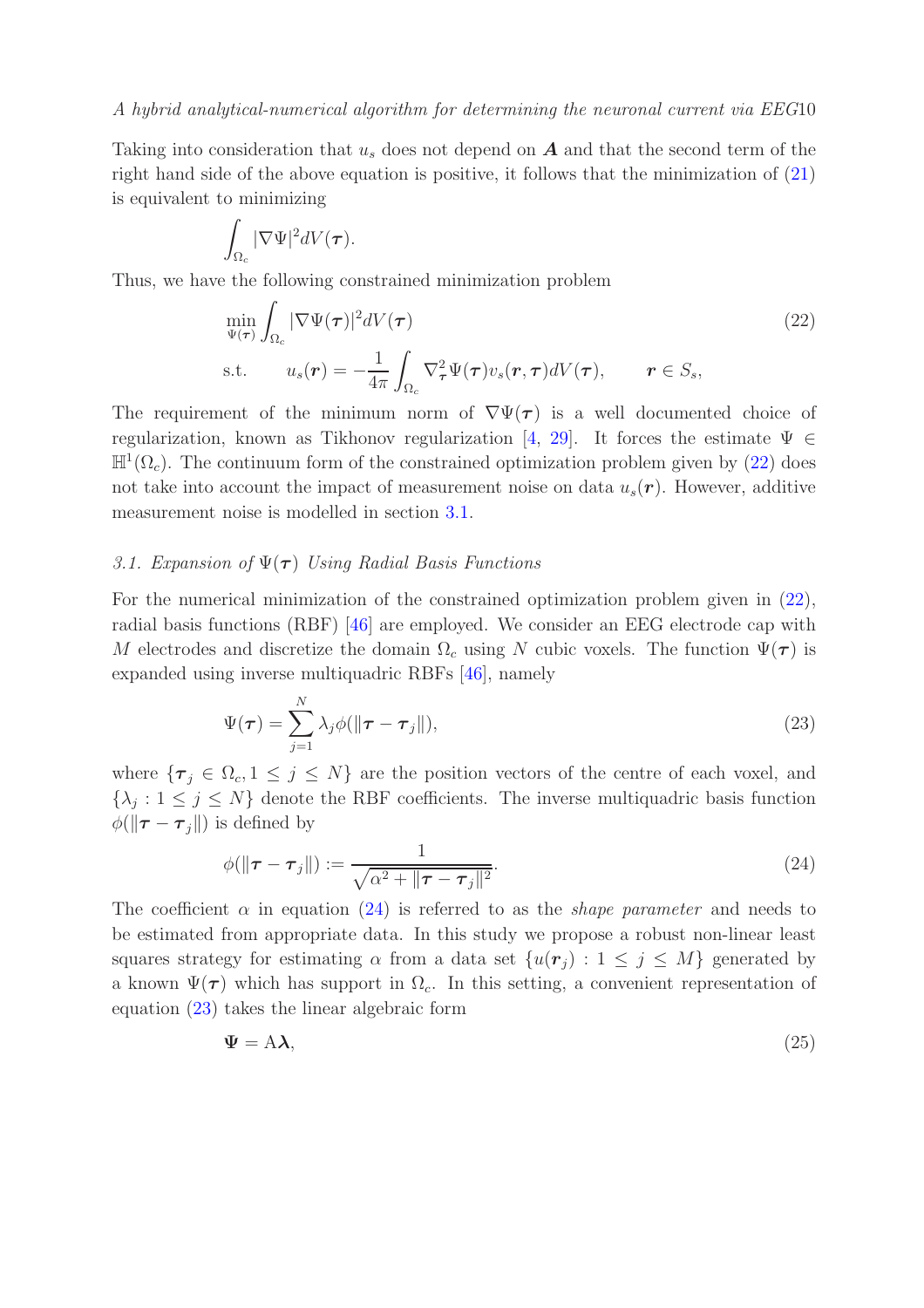where  $\boldsymbol{\lambda} \in \mathbb{R}^N$  are the RBF coefficients. The entries of the matrix  $A \in \mathbb{R}^{N \times N}$  are given by

<span id="page-10-1"></span>
$$
A[i,j] = \phi(||\boldsymbol{\tau}_i - \boldsymbol{\tau}_j||). \tag{26}
$$

If we assume that measurements are contaminated by additive noise, then the discretized form of equation  $(3)$  is given by

<span id="page-10-0"></span>
$$
\mathbf{u} = \mathbf{V}_s \Psi_L + \mathbf{w},\tag{27}
$$

where  $u[i] := u(r_i)$ ,  $V_s[i, j] := -\frac{v_s(r_i, \tau_j)}{4\pi N}$ ,  $\Psi_L[j] := \nabla^2 \Psi(\tau_j)$ ,  $j = 1, ..., N$  and  $w \in \mathbb{R}^M$ denotes the measurement noise vector. The only unknown in equation [\(27\)](#page-10-0) are the discrete Laplacian values  $\Psi_L \in \mathbb{R}^N$ . The action of the Laplacian operator L on the inverse multiquadradic basis function of [\(24\)](#page-9-2) yields

<span id="page-10-3"></span>
$$
L[i,j] = -\frac{3\alpha^2}{(\alpha^2 + \|\boldsymbol{\tau}_i - \boldsymbol{\tau}_j\|^2)^{\frac{5}{2}}}, \qquad 1 \le i, j \le N.
$$
 (28)

The optimization problem defined in [\(22\)](#page-9-0) requires the computation of  $\nabla \Psi(\tau)$ . Partial derivative operators enable  $\nabla \Psi(\tau)$  to be computed at discrete points  $\{\tau_j\}_{j=1}^N$ . The operators for computing  $\frac{\partial \Psi}{\partial \tau_x}$ ,  $\frac{\partial \Psi}{\partial \tau_y}$  $\frac{\partial \Psi}{\partial \tau_y}, \; \frac{\partial \Psi}{\partial \tau_z}$  $\frac{\partial \Psi}{\partial \tau_z}$  are respectively given by

$$
D_x[i,j] = -\frac{1}{\sqrt{N}} \frac{(\tau_{x,i} - \tau_{x,j})}{(\alpha^2 + ||\tau_i - \tau_j||^2)^{\frac{3}{2}}}, \quad i, j \le N,
$$
\n(29)

$$
D_y[i,j] = -\frac{1}{\sqrt{N}} \frac{(\tau_{y,i} - \tau_{y,j})}{(\alpha^2 + ||\boldsymbol{\tau}_i - \boldsymbol{\tau}_j||^2)^{\frac{3}{2}}}, \quad i, j \le N,
$$
\n(30)

<span id="page-10-2"></span>
$$
D_z[i,j] = -\frac{1}{\sqrt{N}} \frac{(\tau_{z,i} - \tau_{z,j})}{(\alpha^2 + ||\tau_i - \tau_j||^2)^{\frac{3}{2}}}, \quad i, j \le N.
$$
\n(31)

## 3.2. Reconstructing  $\Psi(\tau)$

The implementation of the constrained optimization problem given by [\(22\)](#page-9-0) is well documented, see [\[4\]](#page-20-3). The shape parameter  $\alpha$  that features in equations [\(26\)](#page-10-1)-[\(31\)](#page-10-2) for computing the operators A L,  $D_x$ , Dy and Dz plays a central role in the accuracy and stability of reconstructions. In fact, the shape parameter  $\alpha$  can be interpreted as the regularization parameter [\[4\]](#page-20-3). Extensive numerical tests suggest that the optimal  $\alpha$  is not sensitive to the choice of  $\Psi(\tau)$  but it depends on the geometry of the head model, position vectors  $\{\boldsymbol{\tau}_j \in \mathbb{R}^3 : j = 1, ..., N\}$ . Recall the Laplacian operator L given by equation [\(28\)](#page-10-3), by letting  $\Psi_L = L\lambda$  in equation [\(27\)](#page-10-0), we find

<span id="page-10-4"></span>
$$
\mathbf{u} = \mathbf{V}_{\mathrm{s}} \mathbf{L} \boldsymbol{\lambda} + \mathbf{w},\tag{32}
$$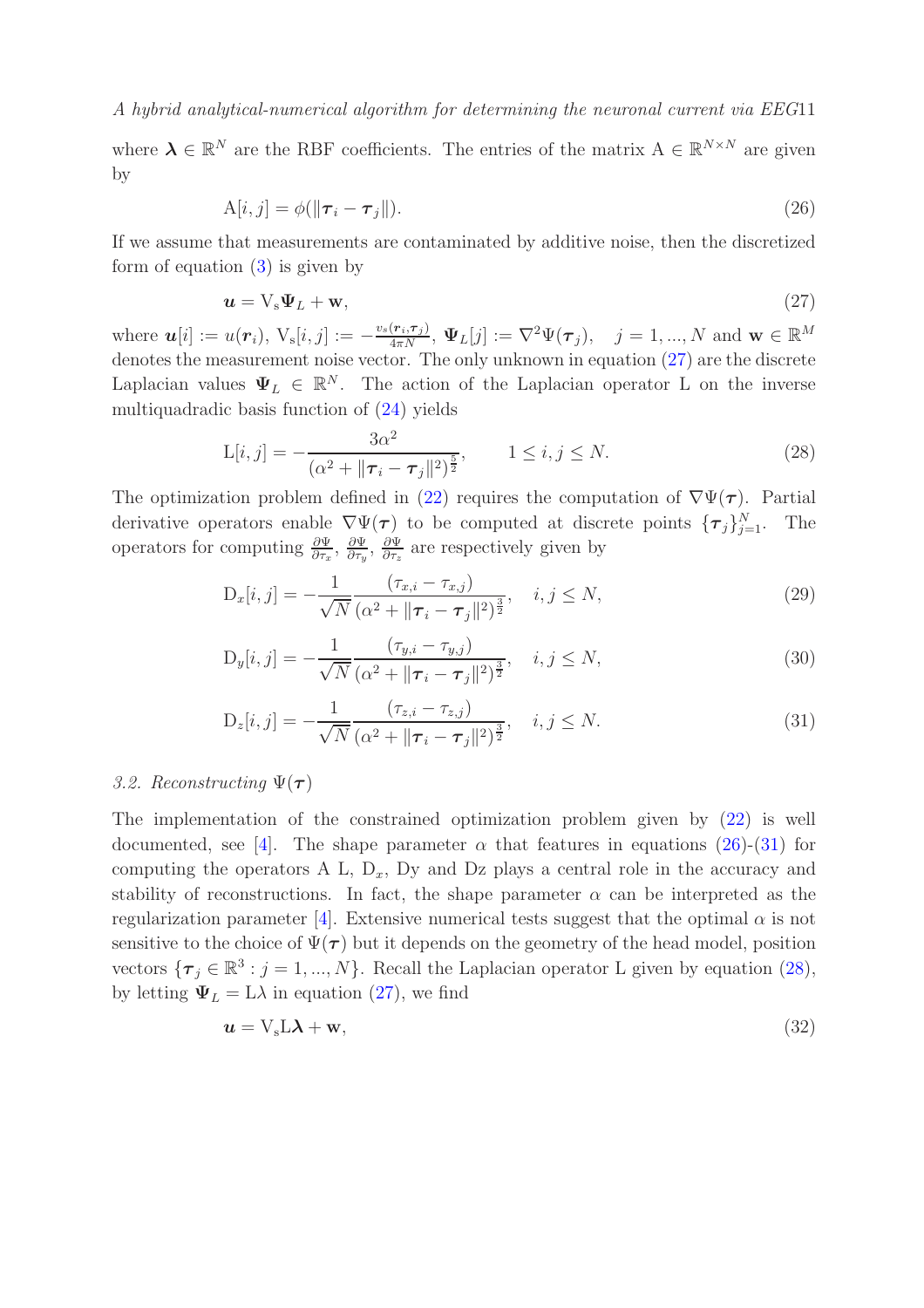The model given by equation [\(32\)](#page-10-4) is linear in  $\lambda \in \mathbb{R}^N$ , non-linear in the shape parameter  $\alpha$ , and importantly it is a separable model [\[38\]](#page-21-17). The least squares error may be minimized with respect to  $\lambda$  and, thus it is reduced to a function of  $\alpha$  only. The discretized form of the optimization problem of equation  $(22)$  is given by

<span id="page-11-0"></span>
$$
\min_{\alpha,\lambda} \|G(\alpha)\lambda\|^2
$$
  
s.t.  $\mathbf{u} = V_s L \lambda + \mathbf{w},$  (33)

where  $\|.\|^2$  is the Euclidean norm and  $\mathcal{G}(\alpha) \in \mathbb{R}^{3N \times N}$  is defined as

$$
G(\alpha) := \begin{bmatrix} D_x \\ D_y \\ D_z \end{bmatrix}
$$

We employ the well documented weighted least squares method [\[38\]](#page-21-17) to model the impact of the measurement noise **w** on the parameters  $(\alpha, \lambda)$ . The WLS method involves employing the covariance matrix of the measurement noise  $C_w = \mathbb{E}[ww^T]$  in the cost function to be minimized. For convenience, we introduce the following notation :

$$
H(\alpha) = \begin{bmatrix} C_{\mathbf{w}}^{\frac{1}{2}} V_{s} L \\ D_{x} \\ D_{y} \\ D_{z} \end{bmatrix} \mathbf{b} = \begin{bmatrix} C_{\mathbf{w}}^{\frac{1}{2}} \mathbf{u} \\ \mathbf{0} \\ \mathbf{0} \\ \mathbf{0} \end{bmatrix},
$$
(34)

where  $H(\alpha) \in \mathbb{R}^{(M+3N)\times N}$ ,  $0 \in \mathbb{R}^{N}$  and  $b \in \mathbb{R}^{M+3N}$ . The optimization problem of equation [\(33\)](#page-11-0) is reduced to the following system of linear equations:

<span id="page-11-1"></span>
$$
\mathbf{b} = \mathbf{H}(\alpha)\boldsymbol{\lambda}.\tag{35}
$$

The dependency of  $H(\alpha)$  in equation [\(35\)](#page-11-1) on the parameter  $\alpha$  is via the RBF matrices L,  $D_x$ ,  $D_y$  and  $D_z$ , respectively given by equations [\(28\)](#page-10-3)-[\(31\)](#page-10-2). The WLS error of equation [\(35\)](#page-11-1) reads as

<span id="page-11-2"></span>
$$
J(\alpha, \lambda) = (\mathbf{b} - \mathbf{H}(\alpha)\lambda)^{T}(\mathbf{b} - \mathbf{H}(\alpha)\lambda).
$$
 (36)

The  $\lambda \in \mathbb{R}^N$  that minimizes equation [\(36\)](#page-11-2) for a given  $\alpha$  is given by

$$
\hat{\lambda} = (H^T(\alpha)H(\alpha))^{-1}H^T(\alpha)b.
$$
\n(37)

The resulting WLS error is given by

$$
J(\alpha, \hat{\boldsymbol{\lambda}}) = \mathbf{b}^T \Big[ \mathbf{I} - \mathbf{H}(\alpha) \Big( \mathbf{H}^T(\alpha) \mathbf{H}(\alpha) \Big)^{-1} \mathbf{H}^T(\alpha) \Big] \mathbf{b},\tag{38}
$$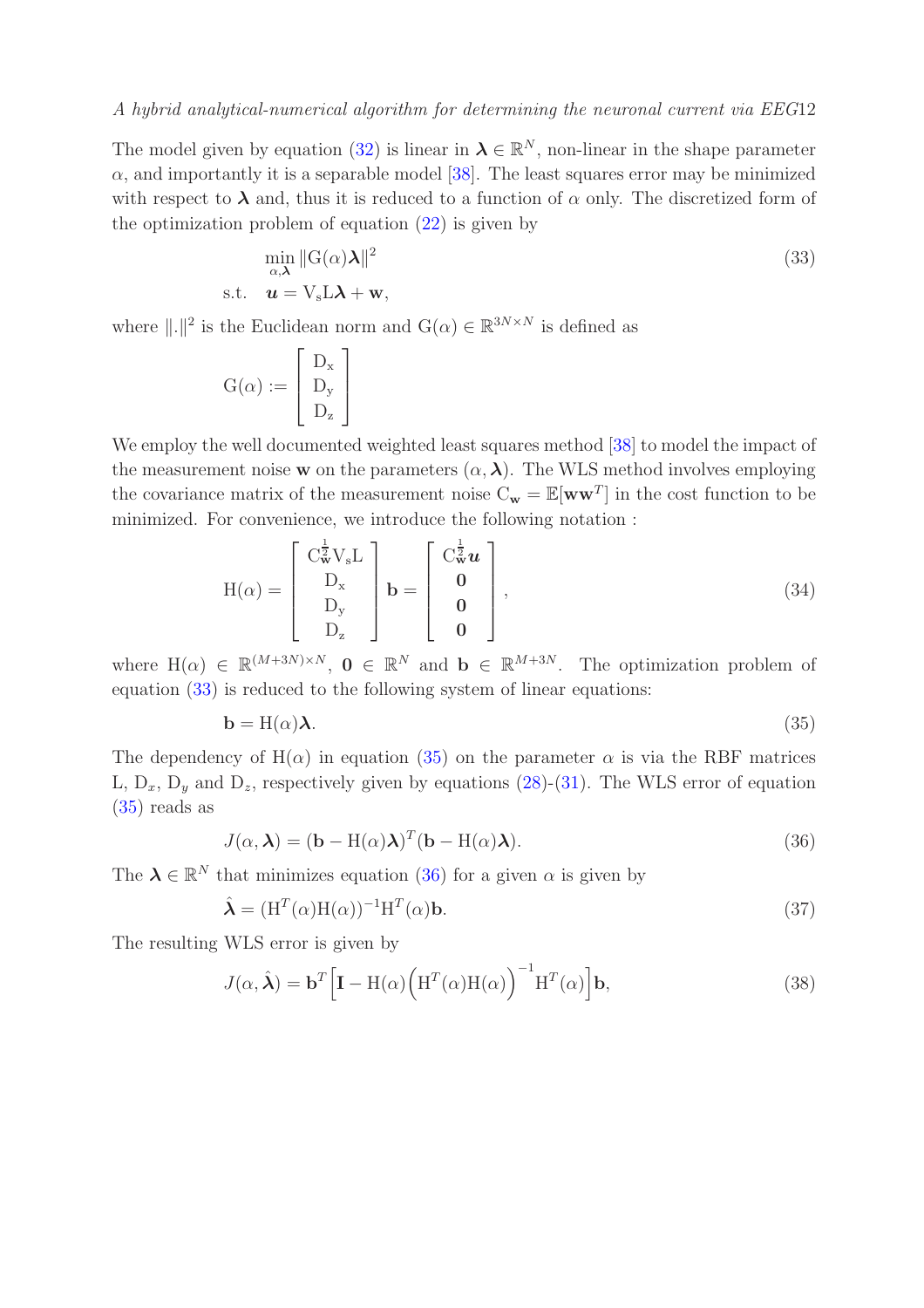where  $I \in \mathbb{R}^{(M+3N)\times(M+3N)}$  is the identity matrix. Hence, the problem of finding the optimal value of the shape parameter  $\alpha$  is reduced to the following 1-D maximization problem :

<span id="page-12-2"></span>
$$
\alpha_{\text{opt}} = \arg \max_{\alpha} \left[ \mathbf{b}^T \mathbf{H}(\alpha) \left( \mathbf{H}^T(\alpha) \mathbf{H}(\alpha) \right)^{-1} \mathbf{H}^T(\alpha) \mathbf{b} \right]. \tag{39}
$$

The  $\lambda$  that minimize equation [\(36\)](#page-11-2) for the optimal shape parameter  $\alpha_{\text{opt}}$  is given by

$$
\hat{\mathbf{\lambda}} = (\mathbf{H}^T(\alpha_{\text{opt}})\mathbf{H}(\alpha_{\text{opt}}))^{-1}\mathbf{H}^T(\alpha_{\text{opt}})\mathbf{b}.\tag{40}
$$

The optimal shape parameter  $\alpha_{\text{opt}}$  is employed in equation [\(26\)](#page-10-1) to compute the RBF matrix A. Finally,  $\Psi$  is given by

<span id="page-12-3"></span>
$$
\hat{\Psi} = A\hat{\lambda}.\tag{41}
$$

#### <span id="page-12-0"></span>4. Numerical Results

In the interest of reproducibility and to encourage further research in this direction, the code (surrogate model and reconstruction routines), head model (triangulated meshes) and the electrode positions are made available via Github <https://github.com/parham1976>. The realistic head model considered in this study, is taken from the sample data set in the OpenMEEG package. The number of nodes and triangles of the surface meshes is shown in table [2.](#page-12-1) The centroid of the brain mesh is  $c = [-0.0043, 0.0169, 0.0672]$  (this provides the center of the coordinate system for constructing the surrogate model).

<span id="page-12-1"></span>

|                 |      | Surface meshes    Number of nodes   Number of triangles |  |
|-----------------|------|---------------------------------------------------------|--|
| Cerebrum: $S_c$ | 2562 | 5120                                                    |  |
| Skull $S_h$     | 2562 | 5120                                                    |  |
| Scalp $S_c$     | 2562 | 5120                                                    |  |

Table 2: This table shows the number of nodes and triangles in the realistic head model.

#### 4.1. Surrogate Model

In section [2,](#page-3-0) the steps for generating the data set required for constructing the surrogate model were described. Those steps will yield  $3V_bM$  data points. In this study, we have 122 electrodes, i.e.,  $M = 122$  and  $V_b = 2562$  as given in table [2.](#page-12-1) So, a total of  $3V_bM = 937692$ data points are generated via OpenMEEG. The data set is split into a training and a test data set. A total of 890807 data points were randomly selected for training and the remaining 46885 data points are used for testing. For the problem under study and the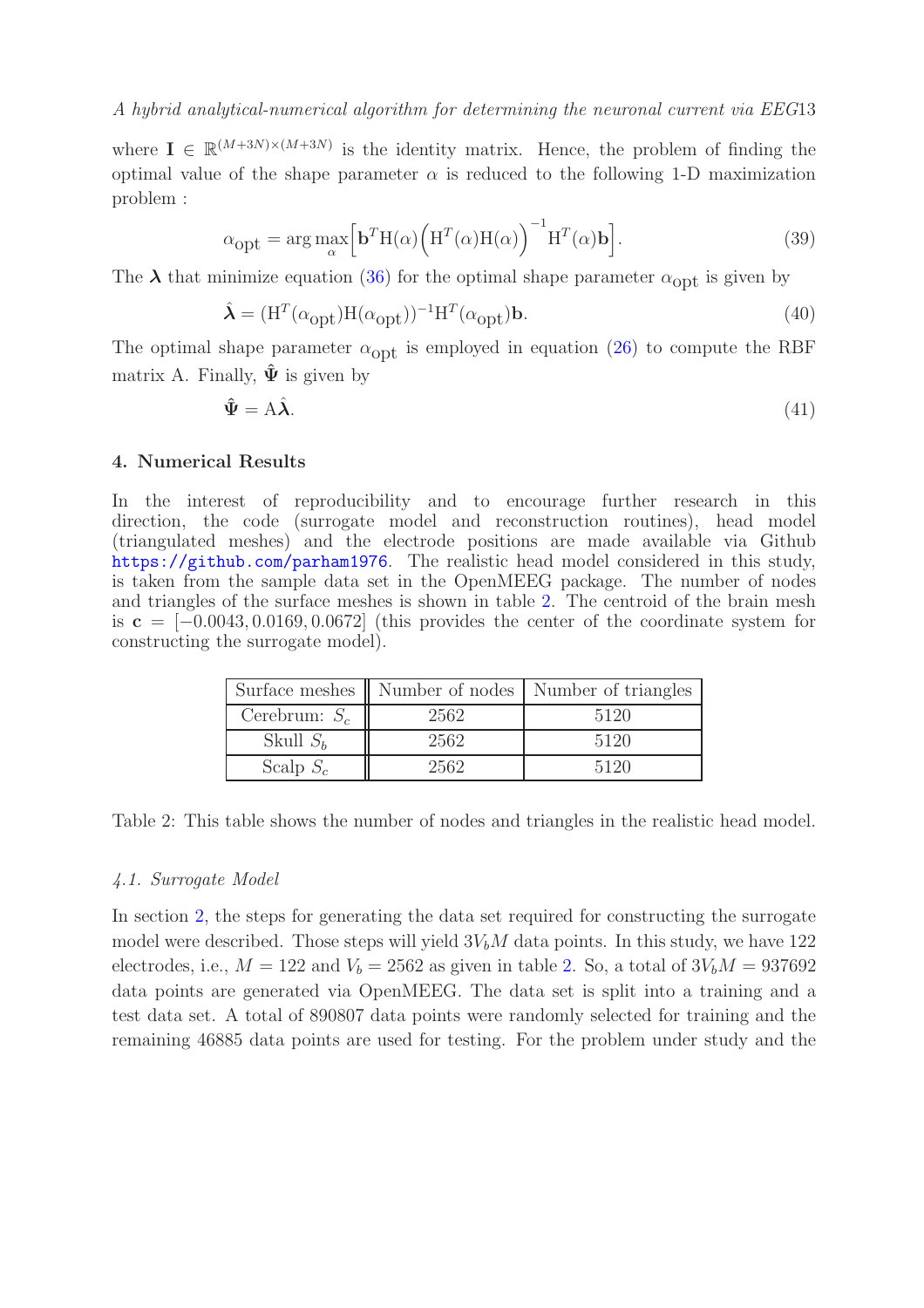890807 samples chosens as training data, the smart selection setting in pSeven package [\[26\]](#page-21-4), chose a two layer neural network. We employ the error metrics relative mean distance measure (RDM) $\in$  [0, 2], where minimum RDM= 0, as well as the natural logarithm of the magnification factor  $(ln(MAG))$  [\[39,](#page-21-0) [40\]](#page-21-18). RDM is defined by

RDM = 
$$
\sqrt{\sum_{i=1}^{n} \left(\frac{u_i^s}{\sum_{j=1}^{n} (u_j^s)^2} - \frac{u_i^o}{\sum_{j=1}^{n} (u_j^o)^2}\right)^2},
$$
 (42)

where  $u_j^s$ ,  $u_i^o$  respectively, denote the electric potential (Volts) estimated by the surrogate model and the OpenMEEG package (reference). The natural logarithm of the magnification factor is given by

$$
\ln[\text{MAG}] = \ln\left[\sqrt{\frac{\sum_{i=1}^{n} (u_i^s)^2}{\sum_{i=1}^{n} (u_i^o)^2}}\right].
$$
\n(43)

Figure [2](#page-14-0) depicts the comparison of the solution obtained via OpenMEEG with the surrogate model. For clarity of presentation only 1000 points from the test data set of 46885 have been plotted. However, the values of RDM=  $0.2102$  and  $\ln[\text{MAG}] = -0.0208$ , are computed using all 46885 samples of the test data. In Figure [2,](#page-14-0) the blue solid line with cross is the solution obtained via OpenMEEG and the red solid line with circle is the output of the surrogate model.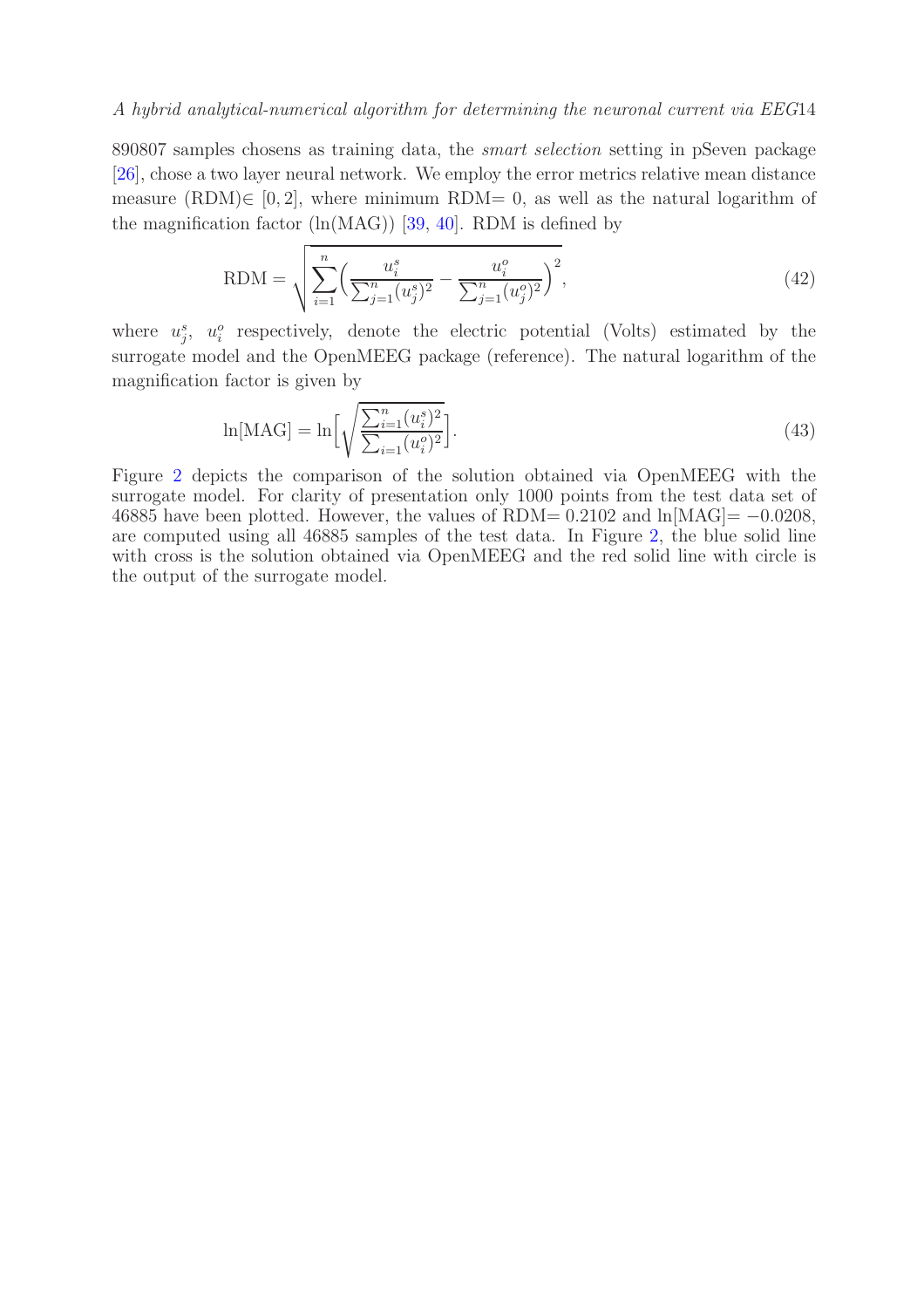<span id="page-14-0"></span>

Figure 2: This figure depicts the comparison of the solution obtained via OpenMEEG(BEM) and via the surrogate model on the test data set for 1000 sample points. It shows the comparison of the solution of  $\hat{\tau}_i \cdot \nabla_{\tau} v_s(r_i, \tau_i)$  obtained via OpenMEEG and via the surrogate model. The solid blue line with cross is the OpenMEEG solution and the solid red line with circles is the surrogate model solution. The relative mean distance measure (RDM) is 0.2102 and the natural logarithm of the magnification factor  $(ln(MAG))$  is  $-0.0208$ .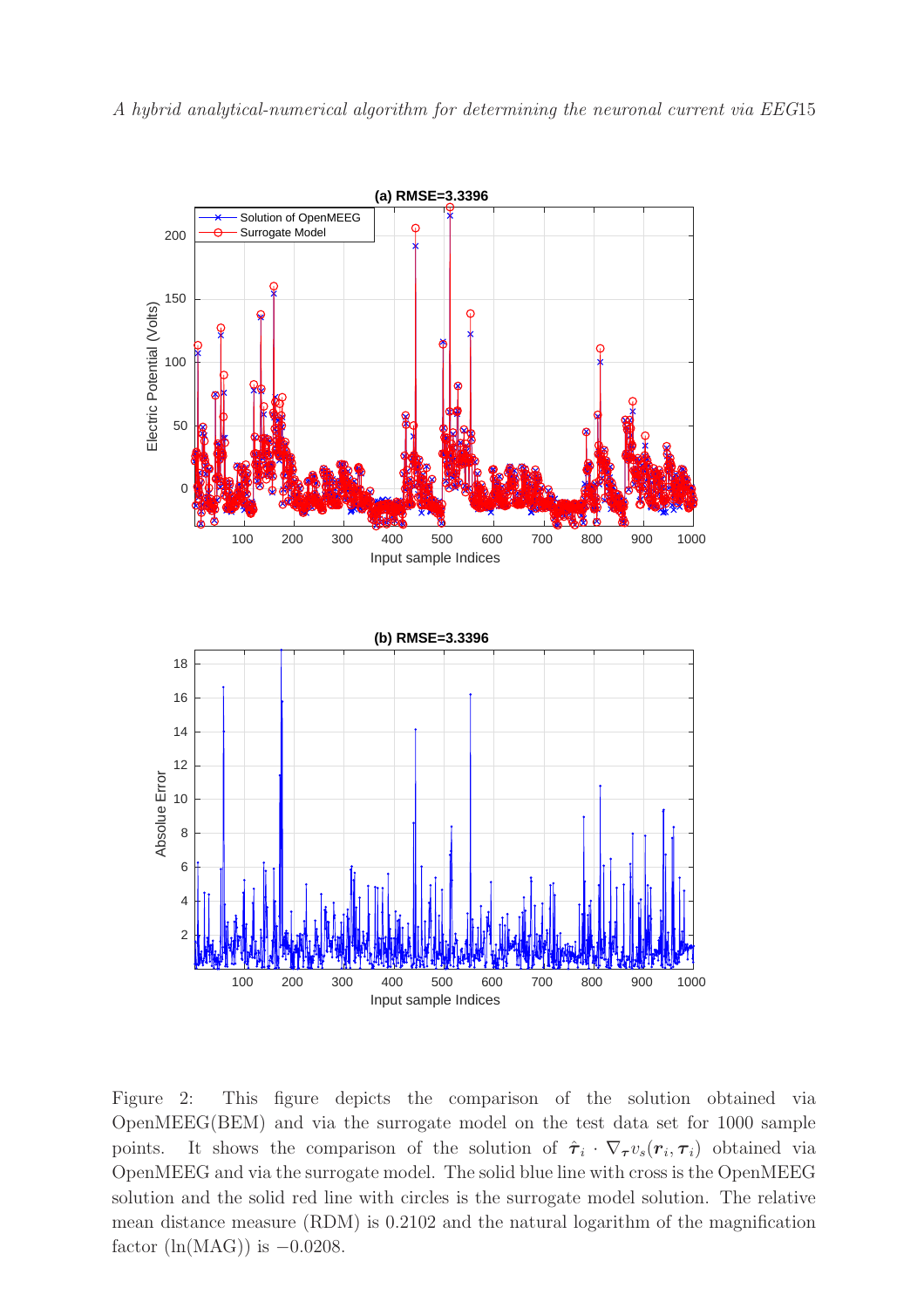# 4.2. Reconstruction of  $\Psi(\tau)$

We present numerical results using synthetic data. In order to avoid the inverse crime [\[4\]](#page-20-3), we generate the data using a different model to that employed for reconstruction. We assume that  $\Psi(\tau)$  takes the form

<span id="page-15-1"></span>
$$
\Psi(\tau) = \sum_{i=1}^{4} \alpha_i e^{-\beta_i \|\tau - \tau_i\|^2},\tag{44}
$$

<span id="page-15-0"></span>where the values of  $\{\alpha_i, \beta_i, \tau_i : 1 \le i \le 4\}$  are given in the table [3.](#page-15-0)

| $\alpha_i$                  | $\mathfrak{I}_i$ | $\bm{\tau}_{x,i}$ | $\bm{\tau}_{y,i}$ | $\bm{\tau}_{z,i}$ |
|-----------------------------|------------------|-------------------|-------------------|-------------------|
| $\mathcal{D}_{\mathcal{L}}$ | 1e3              | $-0.0638$         | $-0.0185$         | 0.0546            |
| -2                          | 1e3              | $-0.0424$         | 0.0630            | 0.0324            |
| $\mathcal{D}_{\mathcal{L}}$ | 1e3              | 0.0076            | $-0.0185$         | 0.1139            |
| -2                          | 1e3              | 0.0433            | $-0.0366$         | 0.0398            |

Table 3: The table shows the values of the parameters  $\{\alpha_i, \beta_i, \tau_i : 1 \leq i \leq 4\}$  used for generating data.

The Laplacian of equation [\(44\)](#page-15-1) is given by

<span id="page-15-2"></span>
$$
\nabla^2 \Psi(\tau) = \sum_{i=1}^4 2\alpha_i \beta_i e^{-\beta_i ||\tau - \tau_i||^2} (-3 + 2\beta_i ||\tau - \tau_i||^2).
$$
 (45)

The steps for generating the numerical results presented in this section are given below:

- (i) The head model will have a sensor array of  $M = 122$  sensors. Setup a uniform Cartesian grid in the domain  $\Omega_c$ . Discretize  $\Omega_c$  using  $N = 3293$  voxels. The length of the edge for each voxel is  $h = 0.0074$  meters.
- (ii) Compute and store  $V_s[i, j] := -\frac{v_s(r_i, \tau_j)}{4\pi N}$ . The auxiliary function matrix  $V_s \in \mathbb{R}^{M \times N}$ .
- (iii) Use in equation [\(45\)](#page-15-2) the values of  $\{\alpha_i, \beta_i, \tau_i : 1 \le i \le 4\}$  given in table [3](#page-15-0) to compute  ${\nabla}^2 \Psi(\tau_i) : j = 1, ..., N$ . Use in equation [\(27\)](#page-10-0)  $V_s$  and  $\Psi_L[j] := {\nabla}^2 \Psi(\tau_j)$  to generate synthetic data, i.e.,  $\mathbf{u} = V_s \Psi_L + \mathbf{w}$ . Here, we have employed additive white Gaussian noise (AWGN), with a signal to noise ratio of 20 dB.
- (iv) Solve the optimization problem of equation [\(39\)](#page-12-2) to find the optimal shape parameter,  $\alpha_{\text{opt}}$  and estimate  $\hat{\Psi}_L$ . The optimal shape parameter is found to be  $\alpha_{\text{opt}} = 0.0169$ .
- (v) Use  $\alpha_{\text{opt}}$  to compute the linear operator A given by equation [\(26\)](#page-10-1). The reconstruction is given by equation [\(41\)](#page-12-3), i.e.,  $\hat{\Psi} = A\hat{\lambda}$ .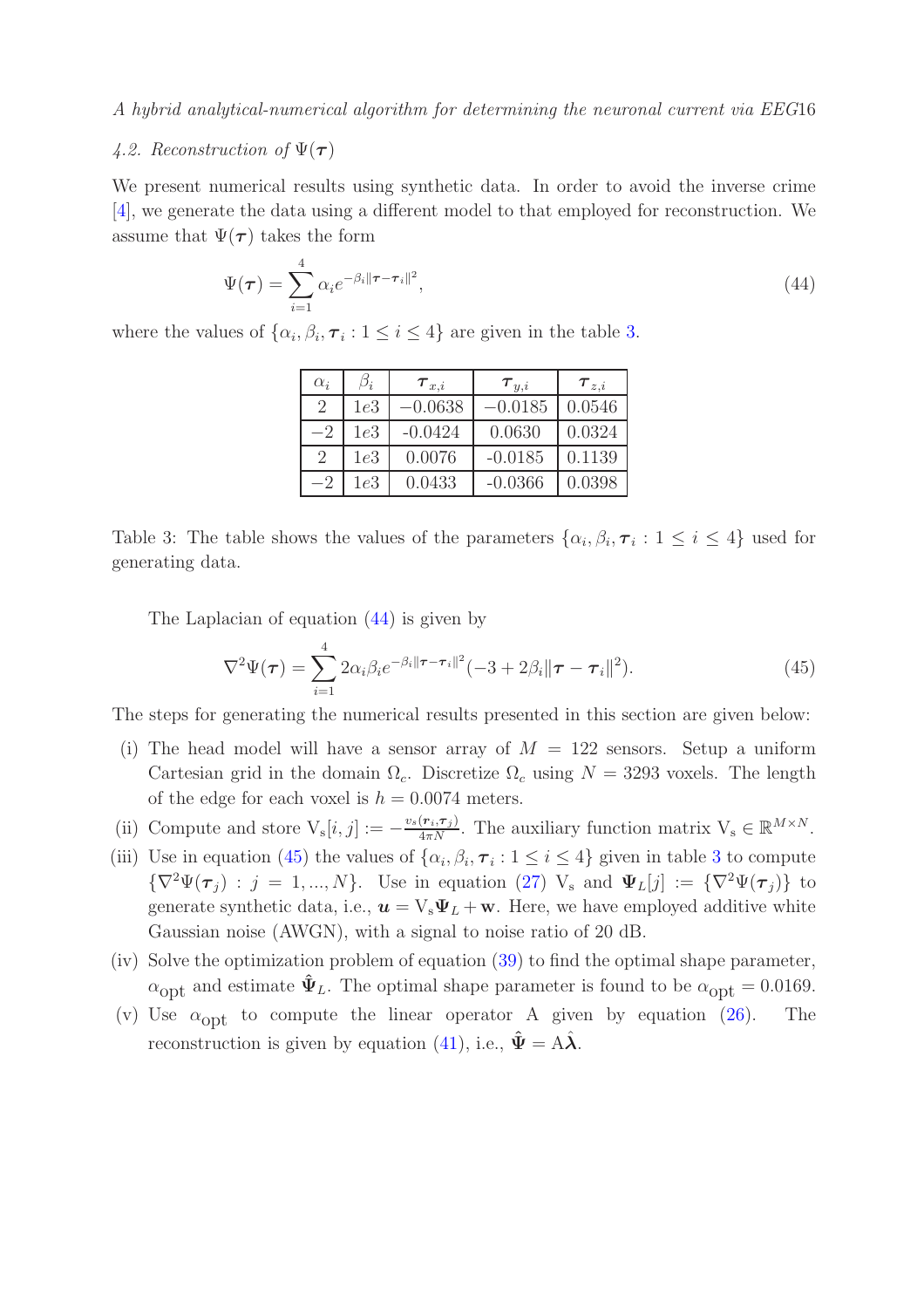The matrix of auxiliary function values  $V_s \in \mathbb{R}^{122 \times 3293}$ . It has a rank $(V_s)$ =122 and condition number  $\kappa(V_s) = 7.9804 \times 10^3$ . The matrix  $H(\alpha_{opt}) \in \mathbb{R}^{10001 \times 3293}$ , which features in equation [\(33\)](#page-11-0) has a rank(H( $\alpha_{\text{opt}}$ )) = 3293 and a condition number  $\kappa(H(\alpha_{\text{opt}}))$  =  $8.4017 \times 10^7$ .

Figures [3\(](#page-17-0)a)[-3\(](#page-17-0)d) depict the comparison between  $\Psi$  and  $\hat{\Psi}$  for position vectors inside the domain  $\{\tau_j \in \Omega_c : 1 \leq j \leq N\}$  (internal nodes). To facilitate visualization of the function values  $\Psi$  and  $\hat{\Psi}$  inside the domain  $\Omega_c$ , the position vectors  $\tau_i \in \Omega_c$  are divided into four non-intersecting sets. The blue solid line with cross are the function values  $\Psi$ given by equation [\(44\)](#page-15-1) and red solid line with dots is the estimate  $\Psi$  given by equation [\(41\)](#page-12-3). The domain  $\Omega_c$  has been discretized using a uniform Cartesian grid, i.e.,  $N = 3293$ cubic voxels. Subplot (a) depicts the comparison of the function values of  $\Psi$  and  $\hat{\Psi}$  for the set of position vectors  $\{\tau_j \in \Omega_c : \tau_x > 0, \tau_y > 0\}$ . Subplot (b) depicts the comparison of the function values of  $\Psi$  and  $\hat{\Psi}$  for the set of position vectors  $\{\tau_j \in \Omega_c : \tau_x < 0, \tau_y > 0\}.$ Subplot(c) depicts the comparison of the function values of  $\Psi$  and  $\hat{\Psi}$  for the set of position vectors  $\{\tau_j \in \Omega_c : \tau_x > 0, \tau_y < 0\}$ . Finally, subplot (d) depicts the comparison of the function values of  $\Psi$  and  $\hat{\Psi}$  for the set of position vectors  $\{\tau_j \in \Omega_c : \tau_x < 0, \tau_y < 0\}$ . The root mean square error (RMSE) of  $\Psi$  and  $\Psi$  is given by

<span id="page-16-0"></span>RMSE = 
$$
\left[\frac{1}{N}\sum_{i=1}^{N}\left(\Psi(\boldsymbol{\tau}_{j})-\hat{\Psi}(\boldsymbol{\tau}_{j})\right)^{2}\right]^{\frac{1}{2}}.
$$
 (46)

Using the analytic expression of  $\Psi(\tau)$  given by equation [\(44\)](#page-15-1) and  $\hat{\Psi}$  given by equation  $(41)$  in equation  $(46)$ , we find that RMSE=0.1122.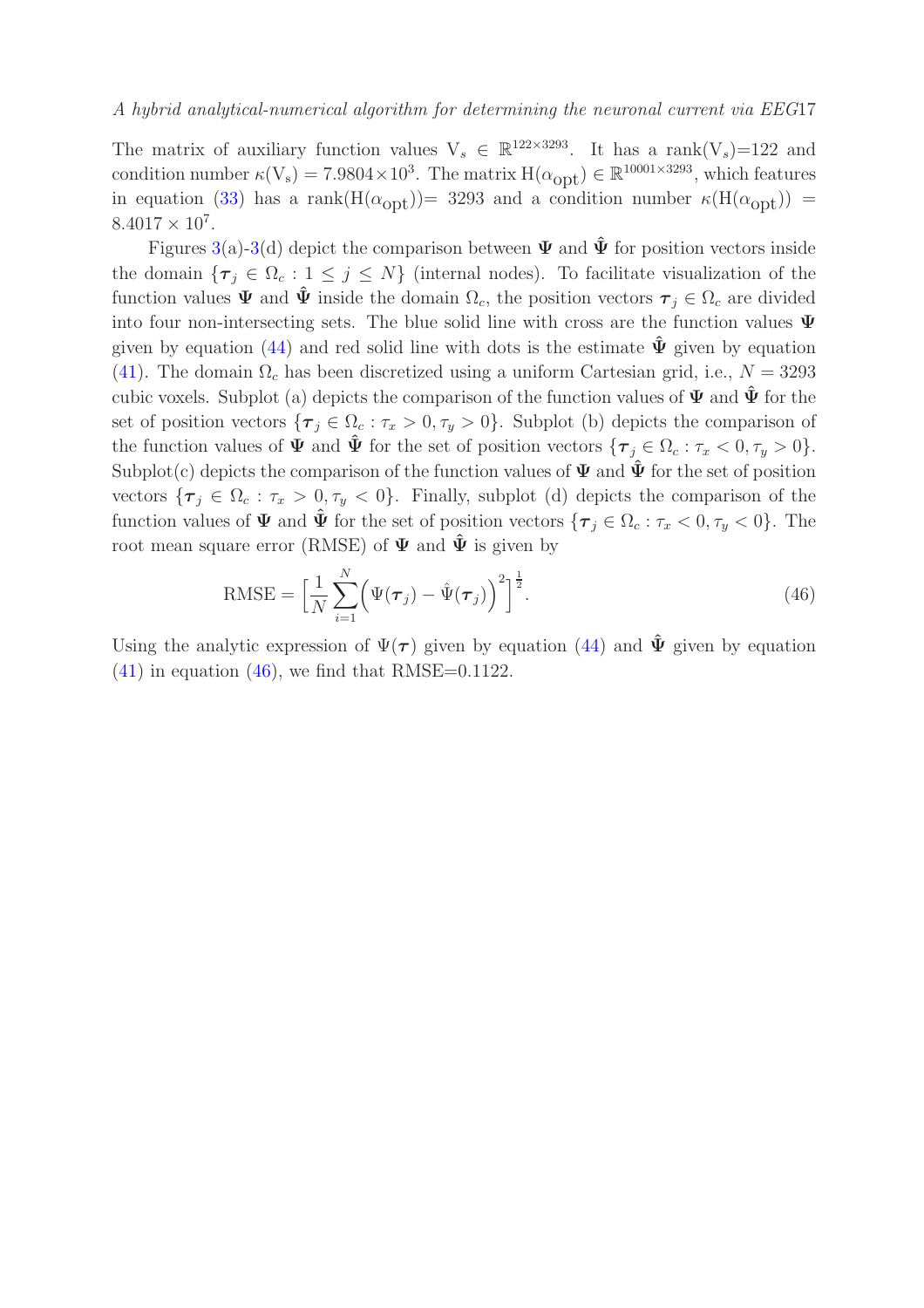<span id="page-17-0"></span>

Figure 3: This figure depicts the comparison of equations [\(44\)](#page-15-1) and [\(41\)](#page-12-3). The blue solid line with cross is  $\{\Psi(\tau_j): \tau_j \in \Omega_c\}$  as given by equation [\(44\)](#page-15-1) and the red solid line with dots is  $\{\hat{\Psi}(\tau_j) : \tau_j \in \Omega_c\}$  as given by equation [\(41\)](#page-12-3). Subplot (a) depicts the comparison of the function values of  $\Psi$  and  $\tilde{\Psi}$  for the set of position vectors  $\{\tau_i \in \Omega_c : \tau_x > 0, \tau_y > 0\}.$ Subplot (b) depicts the comparison of the function values of  $\Psi$  and  $\tilde{\Psi}$  for the set of position vectors  $\{\tau_i \in \Omega_c : \tau_x < 0, \tau_y > 0\}$ . Subplot(c) depict the comparison of the function values of  $\Psi$  and  $\hat{\Psi}$  for the set of position vectors  $\{\tau_j \in \Omega_c : \tau_x > 0, \tau_y < 0\}.$ Subplot (d) depicts the comparison of the function values of  $\Psi$  and  $\tilde{\Psi}$  for the set of position vectors  $\{\tau_j \in \Omega_c : \tau_x < 0, \tau_y < 0\}$ . The root mean square error (RMSE)=0.1122.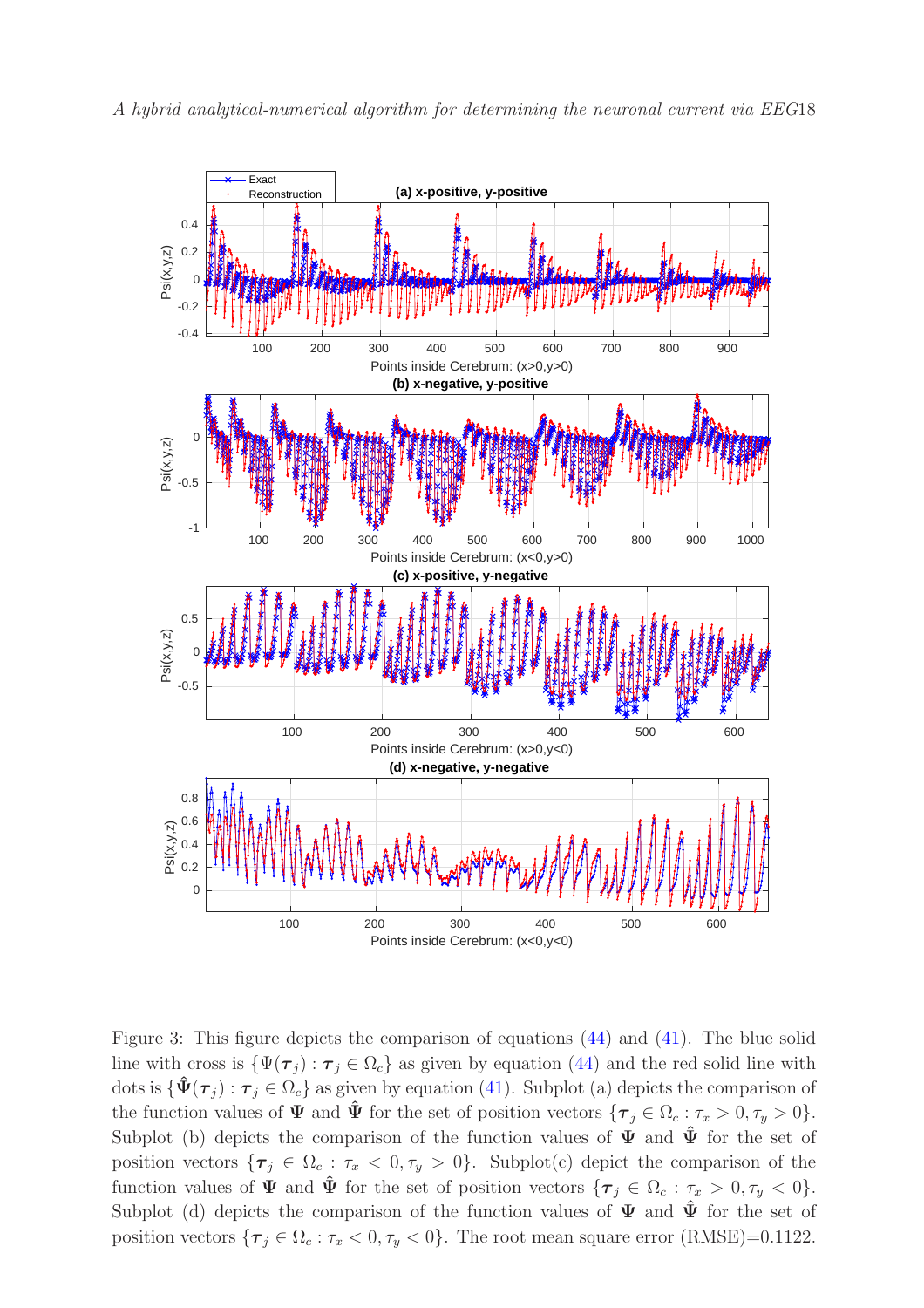<span id="page-18-0"></span>Figure [\(4\)](#page-18-0) depicts the comparison of  $\Psi$  as given by equation [\(44\)](#page-15-1) on the surface  $S_c$ with  $\hat{\Psi}$  given by equation [\(41\)](#page-12-3) on the surface  $S_c$ .



Figure 4: This figure depicts the comparison of equations [\(44\)](#page-15-1) and equation [\(41\)](#page-12-3) on the surface of the cerebrum  $S_c$ . Subplots (a) and (b) depict  $\Psi$  on the surface  $S_c$  as given by equation [\(44\)](#page-15-1) and subplots (c) and (d) depict  $\hat{\Psi}$  on  $S_c$  as given by [\(41\)](#page-12-3). The root mean square error (RMSE)=0.1122.

The reconstructions in figure [4](#page-18-0) are plotted using the open source fieldtrip package [\[51\]](#page-22-10).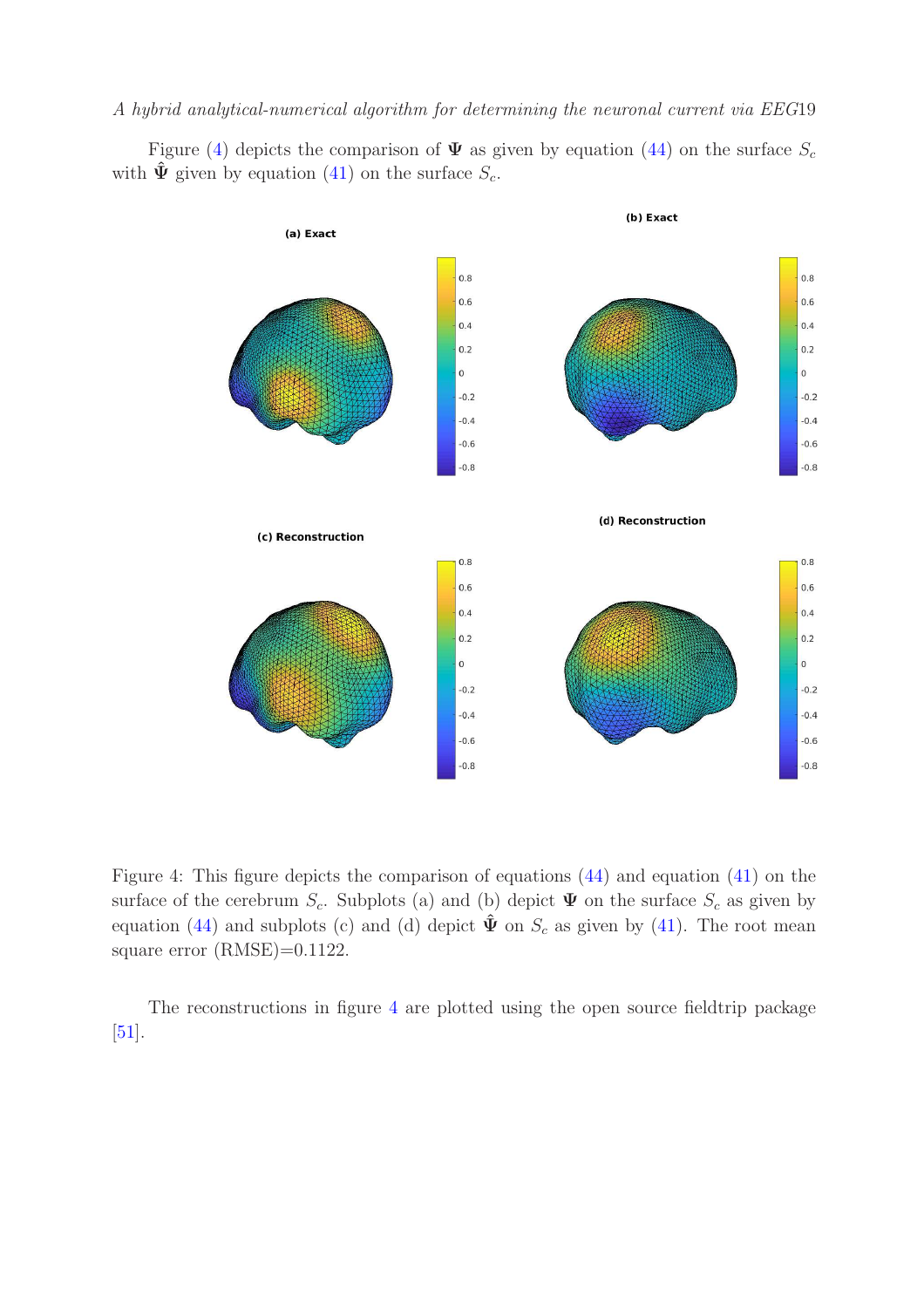# <span id="page-19-0"></span>5. Conclusion

OpenMEEG package solves the electric potential (Volts)  $u_s(\mathbf{r}, \tau) = \frac{1}{4\pi} \mathbf{Q}(\tau) \cdot \nabla_{\tau} v_s(\mathbf{r}, \tau)$ for a given dipole source but not  $v_s(r, \tau)$ . To this end we propose a strategy involving 1-D line integrals to estimate  $v_s(\mathbf{r}, \tau)$  by constructing a surrogate model from data generated via OpenMEEG. The inputs to the surrogate model were selected based on insight provided by the analytic equation [\(14\)](#page-5-0), i.e.,  $v_s(\mathbf{r}, \tau)$  for the spherical head model. The surrogate model was constructed using the pSeven Datadvance surrogate modelling toolbox [\[26\]](#page-21-4). A total of 890807 data points were randomly selected for training and the remaining 46885 data points are used for testing. For this construction, the smart selection routine of Datadvance chose the high dimensional approximation [\[25\]](#page-21-5), which is essentially a two-layer neural network. The relative mean distance measure (RDM) is 0.2102 and the natural logarithm of the magnification factor  $(\ln(MAG))$  is  $-0.0208$ .

The irrotational component of the neuronal current denoted by the scalar function  $\Psi(\tau)$  has been parametrized using inverse multiquadric radial basis functions (RBFs) on a uniform Cartesian grid inside the cerebrum of a realistic head model. By employing synthetic data, the shape parameter denoted by  $\alpha$  is estimated using a computationally efficient approach and was estimated to be  $\alpha_{opt} = 0.0169$ . Furthermore, it is found that the shape parameter  $\alpha$  is not sensitive to data, but depends on the configuration of the position vectors  $\{\tau_j \in \Omega_c : 1 \leq j \leq N\}$  of the centres of the RBF expansion. The choice of RBF and  $\alpha_{\rm opt}$  yields the condition number  $\kappa(H(\alpha_{\rm opt})) = 8.4017 \times 10^7$  for the inversion matrix  $H(\alpha_{opt})$ . Moreover, the regularization strategy involving minimizing the energy is in fact equivalent to Tikhonov regularization. Reconstructions are shown using synthetic data with a root mean square error (RMSE)=0.1122. The complete set of MATLAB files (surrogate model, inversion code and head model) as well as data set for reproducing the results in this paper are available from <https://github.com/parham1976>.

# Acknowledgement

A.S. Fokas and P. Hashemzadeh are grateful to EPSRC and centre for mathematical imaging in healthcare (CMIH) for partial support. The grant number for this project is  $EP/N014588/1$ . C.B. Schönlieb acknowledges support from the EPSRC grant number EP/N014588/1. The authors are grateful for helpful comments, feedback and discussions with Martin Buhmann who is with the department of mathematics at the University of Giessen, as well as Jingwei Liang and Noémie Debroux who are with the Department of Applied Mathematics and Theoretical Physics, university of Cambridge.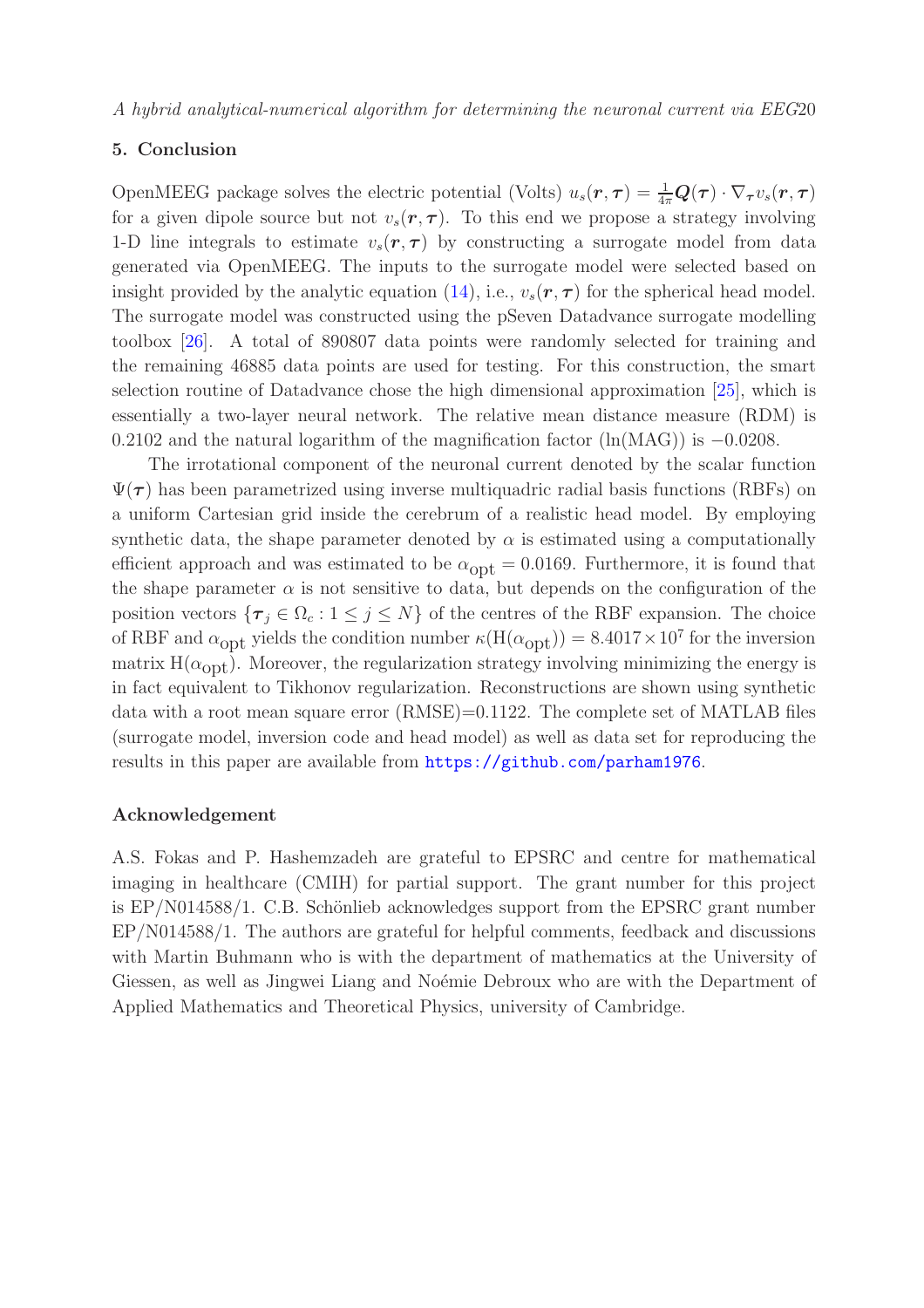#### <span id="page-20-0"></span>References

- <span id="page-20-1"></span>[1] G. Buzsaki, C.A. Anastassiou, and C. Koch, "The origin of extracellular fields and currents EEG, ECoG, LFP and spikes", *Nature Reviews Neuroscience*, Vol. 13, pp. 417, 2012.
- <span id="page-20-2"></span>[2] A.C. Papanicolaou,"The amensias: a clinical textbook of memory disorders", *Oxford, UK: Oxford University Press*, 2006.
- <span id="page-20-3"></span>[3] D.L. Schomer, F.H. Lopes da Silva "Niedermeyer's Electroencephalography: Basic Principles, Clinical Applications, and Related Fields", *Lippincott Williams and Wilkins*, ISBN-10: 0781789427, 2011.
- <span id="page-20-4"></span>[4] J. Kaipio, E. Somersalo "Statistical and Computational Inverse Problems", *Springer*, 2004.
- <span id="page-20-5"></span>[5] A.S. Fokas, I.M. Gelfand, Y. Kurylev, "Inversion method for Magnetoencephalography." *Inverse Problems*, Vol. 12, pp. 651-663, 1996.
- [6] R. Grave de Peralta Menendez, S.L. Gonzalez Andino, S. Morand, C.M. Michel, and T. Landis, "Imaging the electrical activity of the brain: ELECTRA", *Human Brain Mapp.* Vol. 9, pp. 1-12, 2000.
- <span id="page-20-6"></span>[7] S. Baillet, J.C. Mosher, R.M. Leahy, "electromagnetic brain mapping", *IEEE Signal processing magazine*, Vol. 18(6), pp. 14-30, November 2001.
- <span id="page-20-8"></span><span id="page-20-7"></span>[8] R.D. Pascual-Marqui "Standardized low-resolution brain electromagnetic tomography (sLORETA): technical details.", *Methods Find Exp Clin Pharmacol.*, 2002.
- [9] O. Hauk, "Keep it simple: a case for using classical minimum norm estimation in the analysis of EEG and MEG data", *Neuroimage*, Vol 21(4), pp. 1612-1621, 2004.
- <span id="page-20-10"></span><span id="page-20-9"></span>[10] G. Dassios, A. S. Fokas, P. Hashemzadeh, R. M. Leahy "EEG for current with two dimensional support",*IEEE Transactions on Biomedical Engineering*, 2017.
- <span id="page-20-11"></span>[11] G. Dassios G. and A.S. Fokas, "Electro-magneto-encephalography for a three-shell model: dipoles and beyond for spherical geometry." *Inverse problems.*, Vol 25, No.3, 2009.
- [12] A.S. Fokas "Electro-magneto-encephalography for a three-shell model: distributed current in arbitrary, spherical and ellipsoidal geometries." *J.R.Soc. Interface*, Vol. 6, pp. 479-488, August 2009.
- <span id="page-20-13"></span><span id="page-20-12"></span>[13] P. Hashemzadeh and A. S. Fokas "Helmholtz Decomposition Of The Neuronal Current For The Ellipsoidal Head Model", *Inverse Problems*, Vol. 35(2), 2019.
- [14] J.C. Mosher, R.M. Leahy, and P.S. Lewis "EEG and MEG: Forward Solutions for Inverse Methods", *IEEE Transactions on Biomedical Engineering*, Vol. 46(3), 1999.
- <span id="page-20-14"></span>[15] J. Kybic, M. Clerc, T. Abboud, O. Faugeras, R. Keriven, T. Papadopoulo, "A common formalism for the integral formulations of the forward problem", *IEEE Transactions on Medical Imaging*, Vol. 24(1), pp. 12-18, 2005.
- <span id="page-20-15"></span>[16] A. Gramfort, T. Papadopoulo, E. Olivi and M. Clerc, "OpenMEEG opensource software for quasistatic bioelectromagnetics.", *BioMedical Engineering OnLine.* , Vol. 9(45), 2010.
- <span id="page-20-16"></span>[17] A. Gramfort, T. Papadopoulo, E. Olivi, M. Clerc "Forward Field Computation with OpenMEEG", *Computational Intelligence and Neuroscience*, 2011.
- <span id="page-20-18"></span><span id="page-20-17"></span>[18] A. Forrester, A. Sobester, A. Keane, "Engineering Design via Surrogate Modelling: A Practical Guide", *John Wiley* & *Sons*, 2008.
- [19] T. Simpson, V. Toropov, V. Balabanov Felipe Viana, "Design and Analysis of Computer Experiments in Multidisciplinary Design Optimization: A Review of How Far We Have Come - Or Not", *12th AIAA/ISSMO Multidisciplinary Analysis and Optimization Conference Victoria, British Columbia, Canada*, pp.1-12, September, 2008.
- <span id="page-20-19"></span>[20] A. I. J. Forrester, A. J. Keane "Recent advances in surrogate-based optimization", *Progress in Aerospace Sciences*, Vol. 45, Issues 1-3, pp. 50-79, 2009.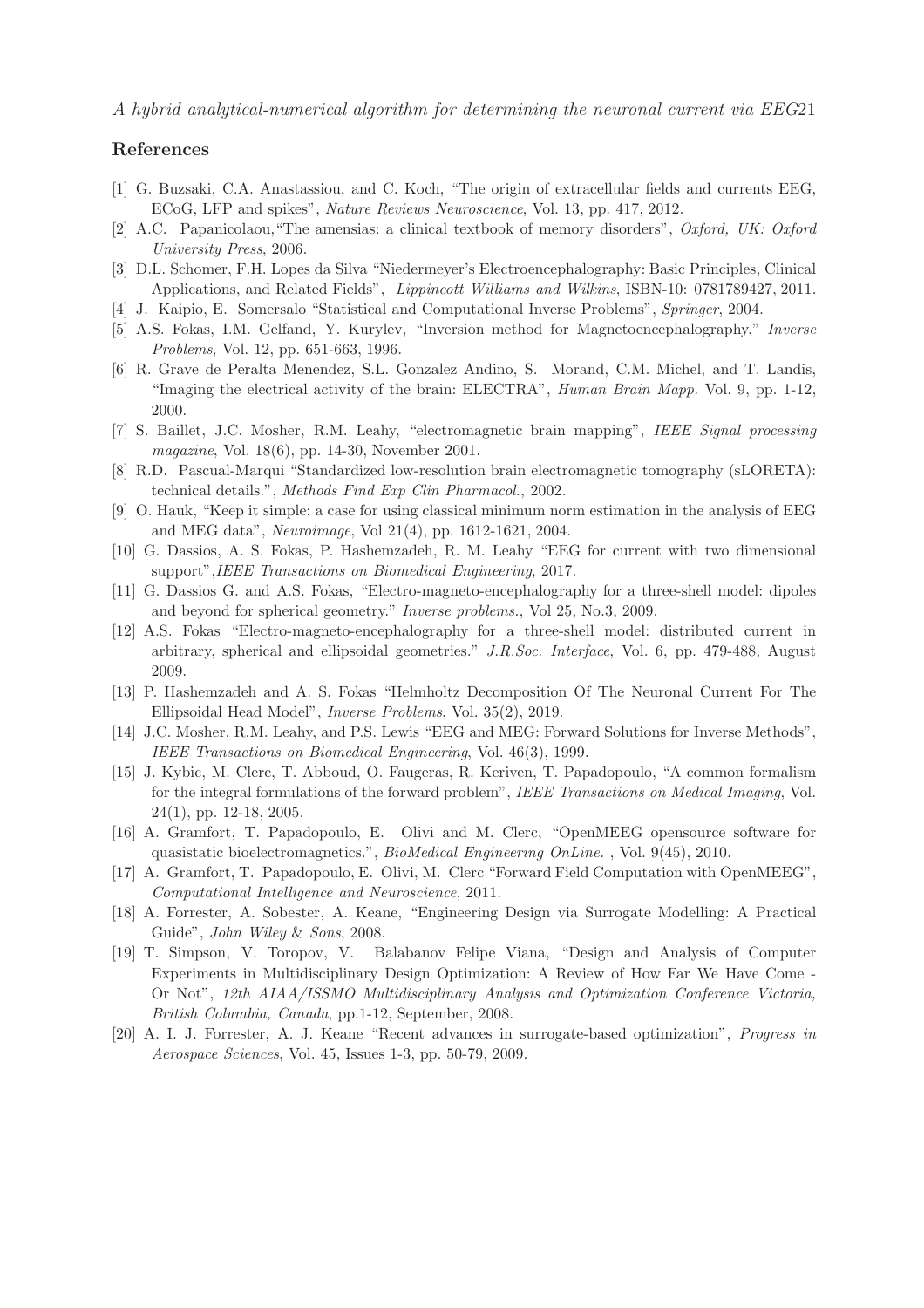- <span id="page-21-1"></span>[21] S. Grihon, E. Burnaev, M. Belyaev, P. Prikhodko, "Surrogate Modeling of Stability Constraints for Optimization of Composite Structures." In: S. Koziel, L. Leifsson (eds), *Surrogate-Based Modeling and Optimization Springer, New York*, pp. 350-391, 2013.
- <span id="page-21-3"></span><span id="page-21-2"></span>[22] W.A. Pruett and R.L. Hester, "The Creation of Surrogate Models for Fast Estimation of Complex Model Outcomes", *PLoS One*, 11(6): 2016.
- [23] R. Yondo, E. Andrés, E. Valero, "A review on design of experiments and surrogate models in aircraft real-time and many-query aerodynamic analyses", *Progress in Aerospace Sciences*, Vol. 96, pp. 23-61, 2018.
- [24] R. Yondo, K. Bobrowski, E. Andrés, E. Valero, "A Review of Surrogate Modeling Techniques for Aerodynamic Analysis and Optimization: Current Limitations and Future Challenges in Industry." In: Minisci E., Vasile M., Periaux J., Gauger N., K. Giannakoglou , Quagliarella D. (eds) *Advances in Evolutionary and Deterministic Methods for Design, Optimization and Control in Engineering and Sciences. Computational Methods in Applied Sciences*, Vol 48, Springer, Cham, 2019.
- <span id="page-21-5"></span><span id="page-21-4"></span>[25] M. Belyaev, E. Burnaev, E. Kapushev, M. Panov, P. Prikhodko, D. Vetrov, D. Yarotsk, "GTApprox: Surrogate modeling for industrial design", Vol. 102, pp. 29-39, December 2016.
- <span id="page-21-6"></span>[26] Datadvance pSeven, <https://www.datadvance.net/product/pseven/>.
- [27] J. Snoek, H. Larochelle, R.P. Adams, "Practical Bayesian optimization of machine learning algorithms", *NIPS'12 Proceedings of the 25th International Conference on Neural Information Processing Systems*, Vol. 2, pp. 2951-2959, 2012.
- <span id="page-21-7"></span>[28] J. Bergstra, R. Bardenet, Y. Bengio, B. Kégl, "Algorithms for hyper-parameter optimization", *NIPS'11 Proceedings of the 24th International Conference on Neural Information Processing Systems*, pp. 2546-2554, 2011.
- <span id="page-21-9"></span><span id="page-21-8"></span>[29] A.N. Tikhonov, "On the stability of inverse problems", *Doklady Akademii Nauk SSSR*, Vol. 39(5), pp. 195-198, 1943.
- <span id="page-21-10"></span>[30] M.A. Efroymson, "Multiple Regression Analysis", *Mathematical Methods for Digital Computers*, John Wiley, New York, 1960.
- [31] H. Zou and T. Hastie, "Regularization and Variable Selection via the Elastic Net", *Journal of the Royal Statistical Society. Series B (Statistical Methodology)*, Vol. 67(2), pp. 301-320 , 2005.
- <span id="page-21-12"></span><span id="page-21-11"></span>[32] C.E. Rasmussen, C.K.I. Williams, "Gaussian Processes for Machine Learning", *the MIT Press*, 2005.
- [33] J. Quiñonero-Candela and C.E. Rasmussen. "A unifying view of sparse approximate gaussian process regression", *Journal of Machine Learning Research*, 6, pp.1939-1959, 2005.
- <span id="page-21-13"></span>[34] E.V. Burnaev and A.A. Zaytsev, "Surrogate modeling of multifidelity data for large samples", *J. Commun. Technol. Electron.*, 60(12), 2015.
- <span id="page-21-14"></span>[35] S.O. Haykin, "Neural Networks and Learning Machines", *Pearson International Edition*, 18 September, 2008.
- <span id="page-21-16"></span>[36] J. Cantarella, D. DeTurck, H. Gluck, "Vector Calculus and the Topology of Domains in 3-Space", *The American Mathematical Monthly* Vol. 109 (5), 2002.
- <span id="page-21-15"></span>[37] A.S. Fokas, Y. Kurylev, "Electro-magneto-encephalography for the three-shell model: minimal  $L_2$ -norm in spherical geometry", *Inverse Problems*, vol(28), 2012.
- <span id="page-21-17"></span>[38] S. M. Kay "Fundamentals of Statistical Signal Processing, Volume I: Estimation Theory (v. 1)", *Prentice Hall PTR*, ISBN-13: 978-0133457117, 1992.
- <span id="page-21-0"></span>[39] J. Vorwerk, M. Clerc, M. Burger, C.H. Wolters, "Comparison of boundary element and finite element approaches to the EEG forward problem.",*Biomedizinische Technik/Biomedical Engineering*, 2012.
- <span id="page-21-18"></span>[40] D. Güllmara, J. Jürgen, R. Reichenbach "Influence of anisotropic electrical conductivity in white matter tissue on the EEG/MEG forward and inverse solution. A high-resolution whole head simulation study", *NeuroImage*, Vol. 51(1), pp. 145-163, 2010.